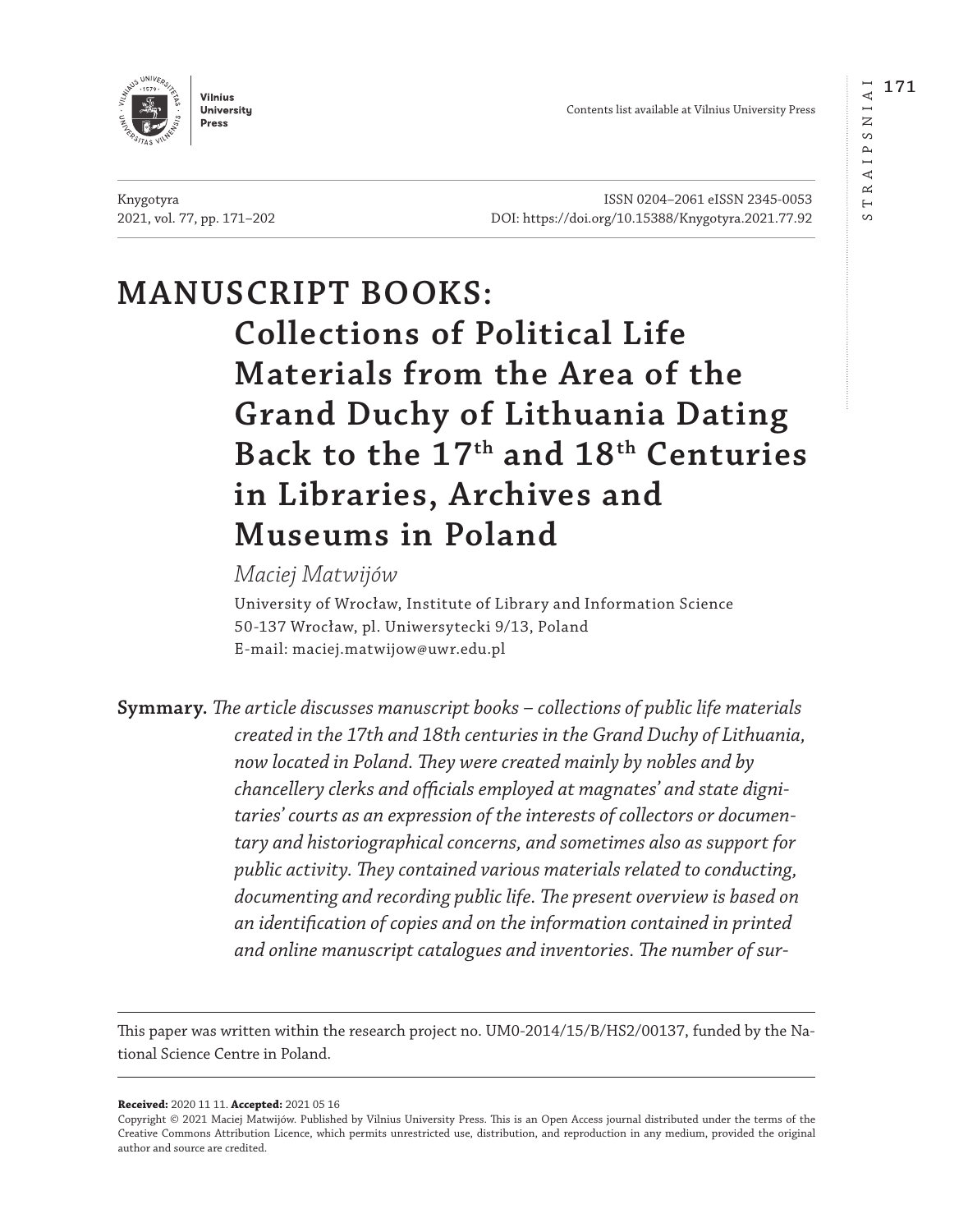**172** *viving manuscripts of that type can be hypothetically estimated at ca. 400–500 copies, with ca. 100 copies identified in Poland. Their largest collection is held in the Radvilos Archives, part of the Central Archives of Historical Records in Warsaw, with single copies scattered across different libraries and museums. The oldest ones date back to the late 16th and early 17th centuries. The greatest value should be attributed to several manuscripts originating from the Radvilos of Biržai community from the mid-17th century. Other valuable manuscripts include some made by common nobles, especially in the 17th century, as they often contain unique materials, unknown from elsewhere, as well as those created in the circles of the Sapiegos and Radvilos of Nyasvizh magnate families. Standing out among the latter are miscellanies created during the first three decades of the 18th century by Kazimierz Złotkowski, secretary of the Grand Chancellor of Lithuania Karolis Stanislovas Radvila. These books attest to the integration of the Grand Duchy of Lithuania's nobility and magnates with other lands of the Polish-Lithuanian Commonwealth. They largely contain materials relating to public life of the whole Commonwealth, while often including materials relating to local issues.*  **Keywords:** *Grand Duchy of Lithuania; book; manuscripts; public life materials; Polish-Lithuanian Commonwealth; Poland; libraries; archives* 

### **Rankraštinės knygos bibliotekose, archyvuose ir muziejuose Lenkijoje: informacijos apie XVII–XVIII a. LDK politinį gyvenimą rinkiniai**

**Santrauka.** *Straipsnyje aptariamos rankraštinės knygos – informacijos rinkiniai apie viešą gyvenimą, – sukurtos XVII–XVIII a. Lietuvos Didžiojoje Kunigaikštystėje, dabar saugomos Lenkijoje. Jas daugiausia kūrė didikai, kanceliarijos tarnautojai ir pareigūnai, dirbę magnatų ir valstybės garbingųjų asmenų teismuose, vedami troškimo kaupti arba rūpesčio dėl dokumentavimo ir istoriografijos ateities, o kartais ir vedami noro paremti visuomeninę veiklą. Juose randama įvairios informacijos apie viešą gyvenimą bei jo dokumentavimą. Medžiaga šiam tyrimui surinkta iš spausdintinių ir internetinių rankraščių katalogų ir inventorių. Galima manyti, kad yra išlikę 400–500 tokio tipo rankraščių ir maždaug 100 dokumentų pačioje Lenkijoje. Didžiausia jų kolekcija saugoma Radvilų archyve, kuris yra Centrinio istorijos archyvo Varšuvoje dalis, o pavieniai egzemplioriai yra išsibarstę po įvairias bibliotekas ir muziejus. Seniausi yra XVI a. pabaigos ir XVII a. pradžios. Didžiausios vertės yra keli XVII a. vidurio rankraščiai iš Biržų Radvilų giminės. Tarp kitų vertingų dokumentų patenka XVII a. Sapiegų, Nesvyžiaus Radvilų bei paprastų*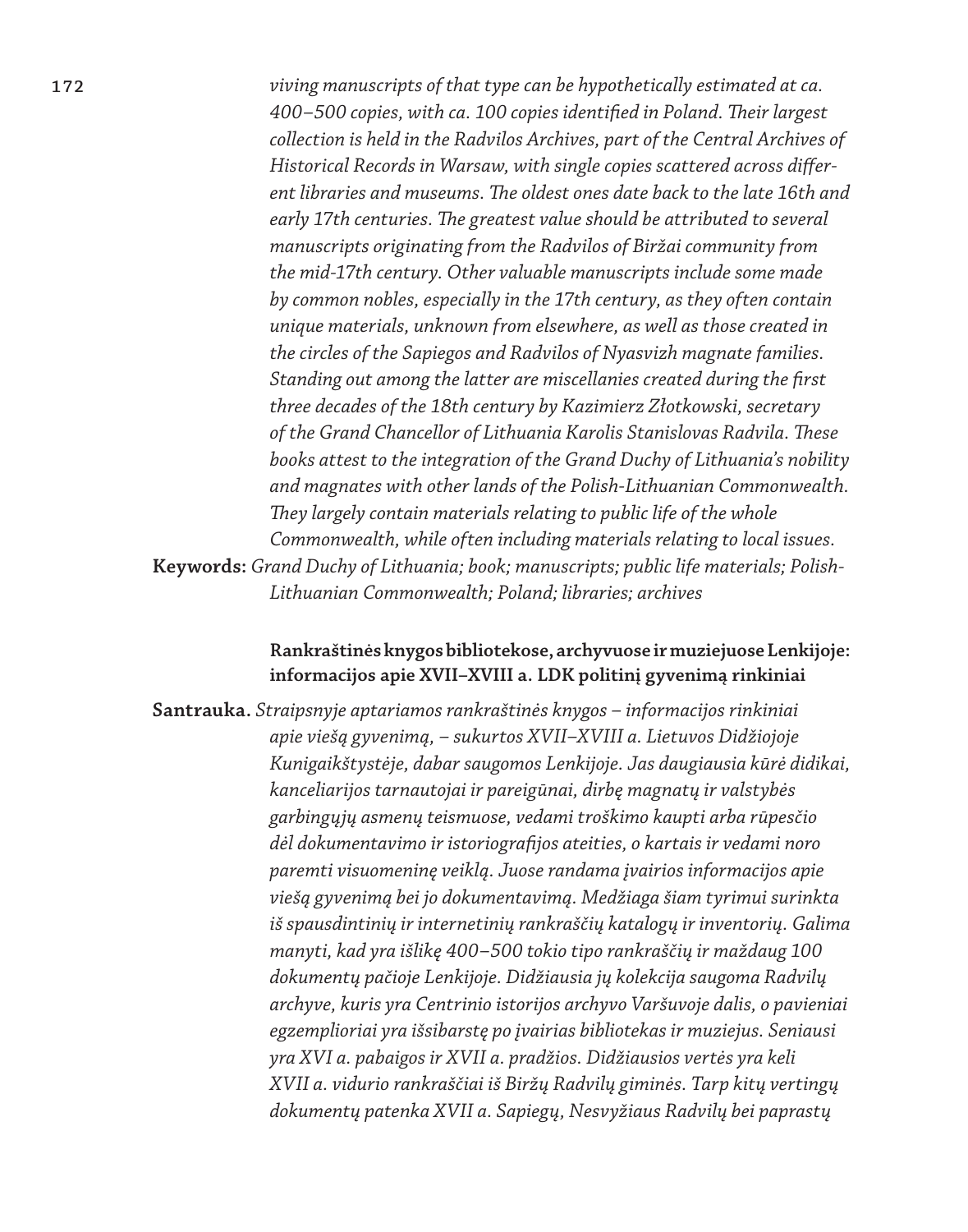RAIPSNIAI **173** STRAIPSNIAI  $\longmapsto$  $\circ$ 

*didikų aplinkoje sukurti rankraščiai, kuriuose dažnai randama unikali, kitur nežinoma informacija. Iš pastarųjų išsiskiria įvairenybės, sukurtos Lietuvos didžiojo kanclerio Karolio Stanislovo Radvilos sekretoriaus Kazimierzo Złotkowskio pirmaisiais trimis XVIII a. dešimtmečiais. Šios knygos liudija apie Lietuvos Didžiosios Kunigaikštystės bajorų ir magnatų integraciją su kitomis Abiejų Tautų Respublikos (ATR) žemėmis. Rankraščiai iš esmės yra turtingi informacijos apie ATR viešąjį gyvenimą, o kartu išsaugo lokalinį kontekstą.* 

**Reikšminiai žodžiai:** *Lietuvos Didžioji Kunigaikštystė, knyga, rankraščiai, informacija apie viešą gyvenimą, Abiejų Tautų Respublika, Lenkija, bibliotekos, archyvai.*

### PRELIMINARY REMARKS

In bibliological research, the functioning of manuscript books in the first centuries following the invention of printing was utterly overshadowed by the functioning of printed books. This is no wonder, given the volume of the printing output and its social impact; nevertheless, it leaves a feeling of dissatisfaction, especially when it comes to the types of books the printing industry did not publish. A good example would be manuscript books – collections of political life materials, of the article's title, which successfully functioned in Polish-Lithuanian-Ruthenian lands for nearly three centuries<sup>1</sup>. The creation of those manuscripts can be seen as an expression of private documentaries, collector's or historiographical interests of the people participating or interested in public life. They were, as a rule, created for the private use of their author and his closest entourage, sometimes with posterity in mind as a historical source (like in case of memoirs, though here the memoirist narrative was replaced by the documents themselves), and sometimes also for third party use. They often

**1** There is relatively scant literature on the topic discussed in this article. Among older works one should cite, first and foremost, articles by ZACHARA, Maria (especially: Sylwy – dokument szlacheckiej kultury umysłowej. In: *Z dziejów życia literackiego w Polsce XVI i XVII wieku*. ed. Dziechcińska, Hanna. Wrocław, 1980, pp. 197-219) and GIRININKAITĖ, Veronika (Silva rerum termino, žanro bei tipologijos interpretacijos: Vilniaus universiteto bibliotekos rankraščių atvejis, in: *Bibliotheca Lituana*, Vilnius, 2017, vol. 4, p. 41–68) and books by PAR-TYKA, Joanna (*Rękopisy dworu szlacheckiego doby staropolskiej*. Warsaw 1995) and ROSZAK, Stanisław (*Archiwa sarmackiej pamięci. Funkcje i znaczenie rękopiśmiennych ksiąg silva rerum w kulturze Rzeczypospolitej XVIII wieku*. Toruń, 2004). Among newer ones, one can find a comprehensive discussion of the subject from the bibliological and historical perspective in my monograph *Zbiory materiałów* życia *publicznego jako typ książki rękopiśmiennej w czasach staropolskich (1660–1760)*. Warszawa, 2020.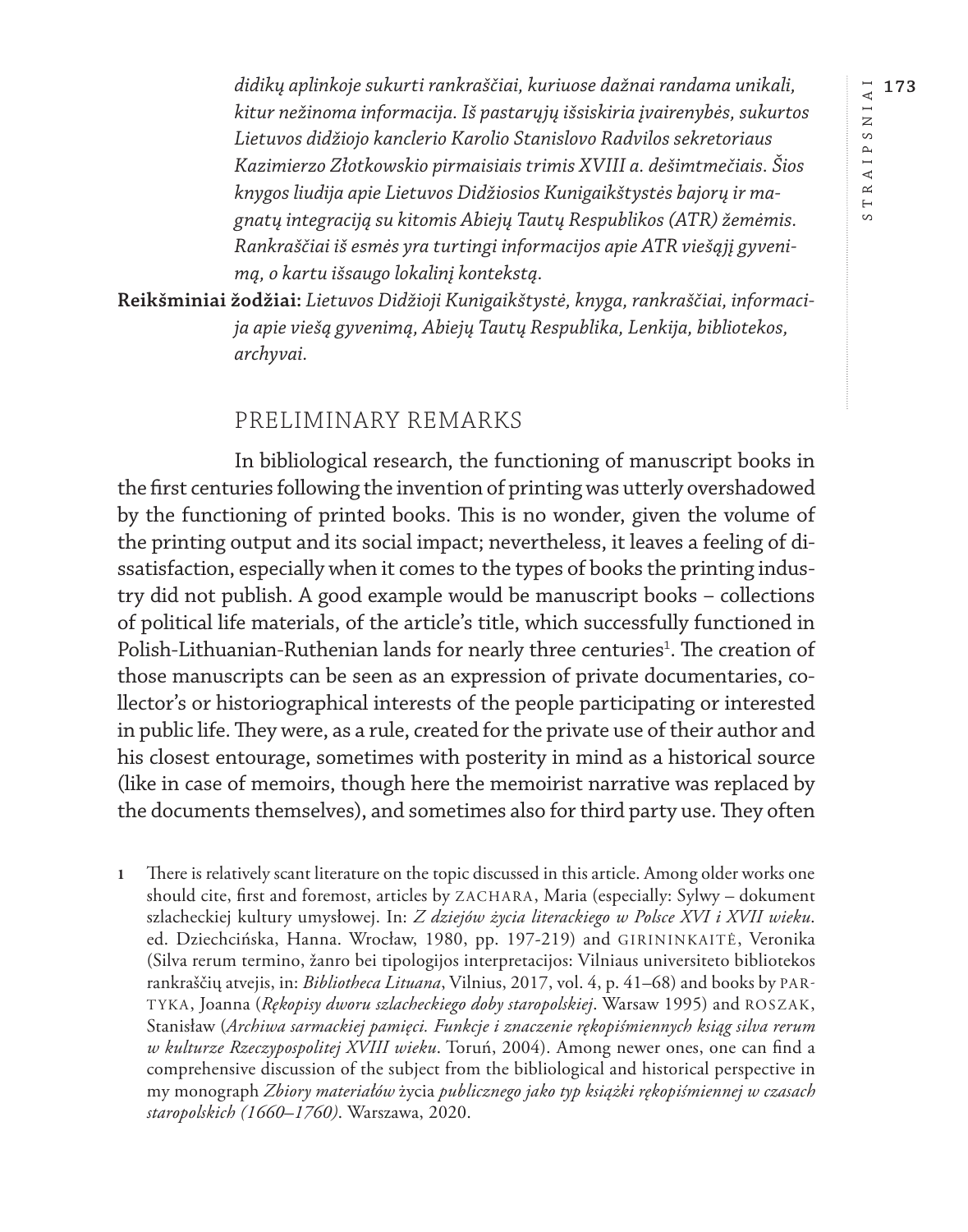**174** had utilitarian functions too, serving as an aid to their creator or owner in their professional or public activities.

> Briefly speaking, materials included therein were related to conducting, documenting and recording public life (e.g. decrees issued by authorities, official correspondence, documents of the Polish-Lithuanian diet (Pol. *sejm*) and regional diets (Pol. *sejmik*), international treaties, diaries of public meetings and speeches delivered therein) or aimed at influencing public life (e.g. political writings and satires, manifestos, statements on public matters). In the terminology used at the time, these materials were known as the so-called *acta publica*, as opposed to private documents, more of personal nature (egodocuments), such as private correspondences, memoirs, diaries, autobiographies, testaments etc.<sup>2</sup> The latter do not fall within the scope of this study, although their occasional appearance in manuscript books – collections of public life materials – is sometimes essential for establishing the authors of the collections or the circle in which they were created. Regarding the character of the collected materials, these books are close to official books of entries of public acts at that time; however, unlike the official books, their creation was not limited by any rules or formalities and depended exclusively on individual needs, preferences and possibilities of those who created them.

> Depending on the available means and on the motivation behind creating those collections, they varied in form, from ad hoc home chronicles, *silvas* ("silva rerum"), intended for ongoing recording of different texts lest they are forgotten, and characterised by a non-uniform structure, haphazard arrangement and random selection of materials (their characteristic feature is the frequent presence of private documents), through miscellanies*,* more specialised in terms of selection and structure of the materials collected, to "manuscript editions" of those materials. The latter featured such a well-thought-out selection and structure of the materials collected that some of them can be even seen as harbingers of bona fide editions of historical sources<sup>3</sup>; in this case we are also

- **2** For the Lithuanian and Polish literature on the subject, see, inter alia: PACEVICIUS, Arvydas. Egodokumentų tyrimai: senos erdvės – nauji horizontai. In: *Bibliotheca Lituana*. Vilnius, 2017, vol. 4, pp. 11–20; ROSZAK, Stanisław, Ego-documents – some remarks about Polish and European historiographical and methodological experience, *Biuletyn Polskiej Misji Historycznej. Bulletin der Polnischen Historischen Mission*, 2013, t. 8, pp. 28–42.
- **3** I discussed manuscripts of this kind in the articles: "Acta interregnorum" rękopiśmienne zbiory materiałów dokumentujących dzieje bezkrólewi w Rzeczypospolitej szlacheckiej w XVII i XVIII wieku, *Roczniki Biblioteczne,* 2016, t. 60, pp. 187–207; oraz Rękopiśmienne "wydawnictwa" źródłowe z czasów stanisławowskich (1764–1795). In *Książki mają swoją historię. Studia ofiarowane profesor Barbarze Bieńkowskiej*. ed. PUCHALSKI, Jacek. Warszawa, 2021, pp. 206–230.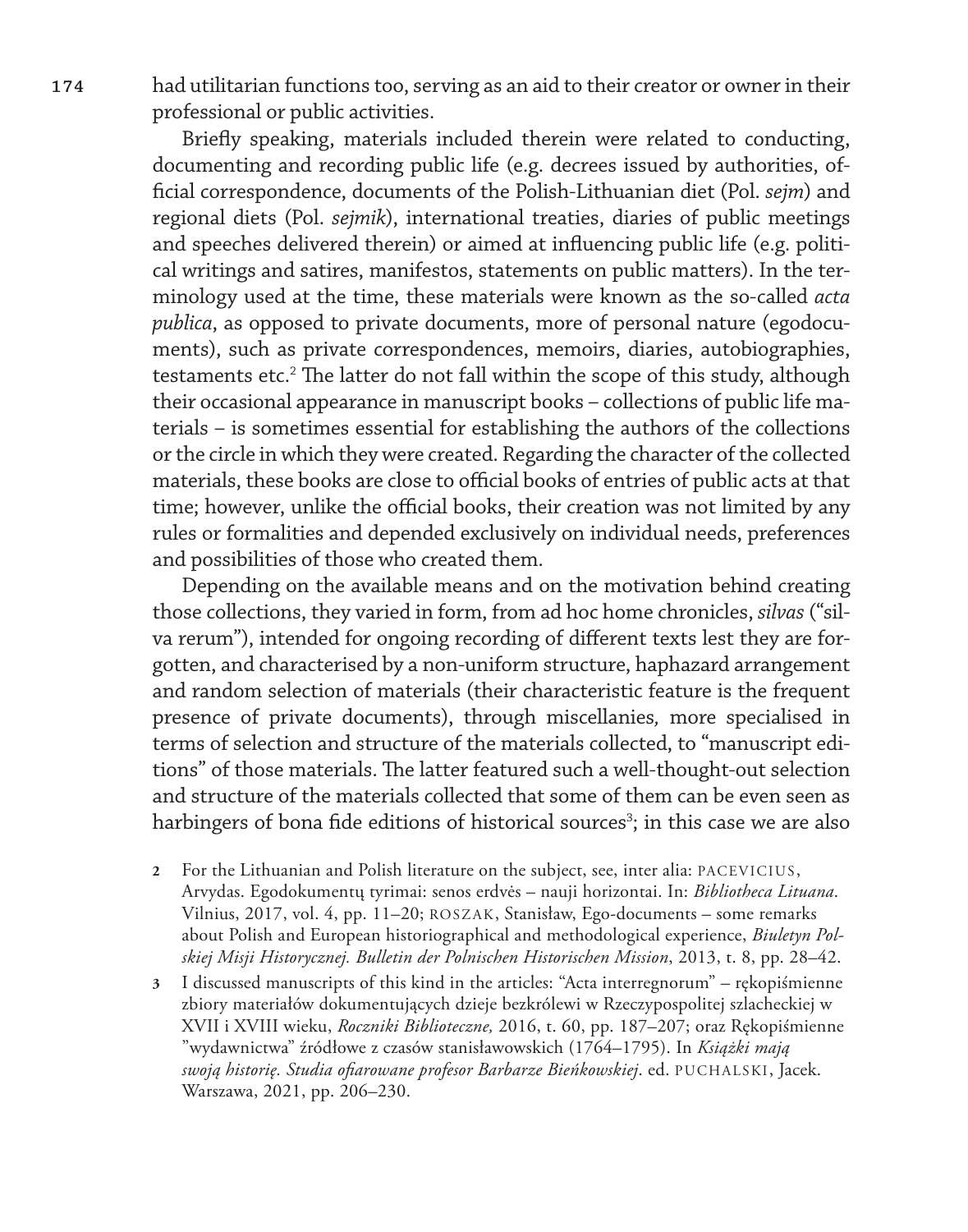dealing with manifestations of their commercial production – the evidence of this phenomenon (which was actually very rare in the Commonwealth) is the appearance of one work in two or more identical or very similar copies, written by the same hand $\rm ^4.$ 

Depending on how materials were collected and for what purpose, they also took different outer forms: most often they were uniform cartularies or cartularies supplemented with loose materials, such as single manuscript or printed copies of public records – their presence in this kind of books most often resulted from the convenience and economy of the writers' work. They also varied in size – they usually consisted of 150–200 documents but in certain cases their number could reach even 400–500 and more documents<sup>5</sup>. They took the form of bound codices or remained for a long time in the form of loose sections with the intention of being bound later $^{\rm 6}.$  Their use and functioning according to the formula in place came to an end with cultural and civilisational changes of the late 18th and early 19th century.

Examining these works from the perspective of bibliology (book studies), I regard them as testimonies of the literary culture of the society at that time, as testimonies of its interest in certain types of public life documents and their content; in this regard, such books are an important source of knowledge about the political culture and views of the society of the time. Such an approach differs from the approach of historical or literary studies, in which the research interest focuses not on a book as a whole but on individual written documents contained therein.

The value of those manuscript books mainly consists in recording the documentation that did not make its way into official judicial books (such as the books of poviat (county) cities and central records of the Crown and Lithuanian Metrica (Pol. *Metryka Koronna* and *Metryka Litewska,* Lat. *Metrica Regni Poloniae*  and *Acta Magni Ducatus Lithuaniae*). Thus, these books contain non-official writings, which were of great interest to readers. They included political writings, speeches delivered at public meetings, or the correspondence of state dignitaries concerning public matters, often disseminated by their authors in order to shape political views. Hence, they are now one of the basic sources in the

**<sup>4</sup>** In the opinion of the English researcher Harold Love (LOVE, Harold, *The Culture and Commerce of Texts. Scribal Publication in Seventeenth-century England*. Amherst, 1998, p. 77), the existence of such copies is the most important premise to consider them as manifestations of commercial production.

**<sup>5</sup>** MATWIJÓW. *Zbiory materiałów...,* p. 199.

**<sup>6</sup>** MATWIJÓW. *Zbiory materiałów...*, pp. 189–196, 199.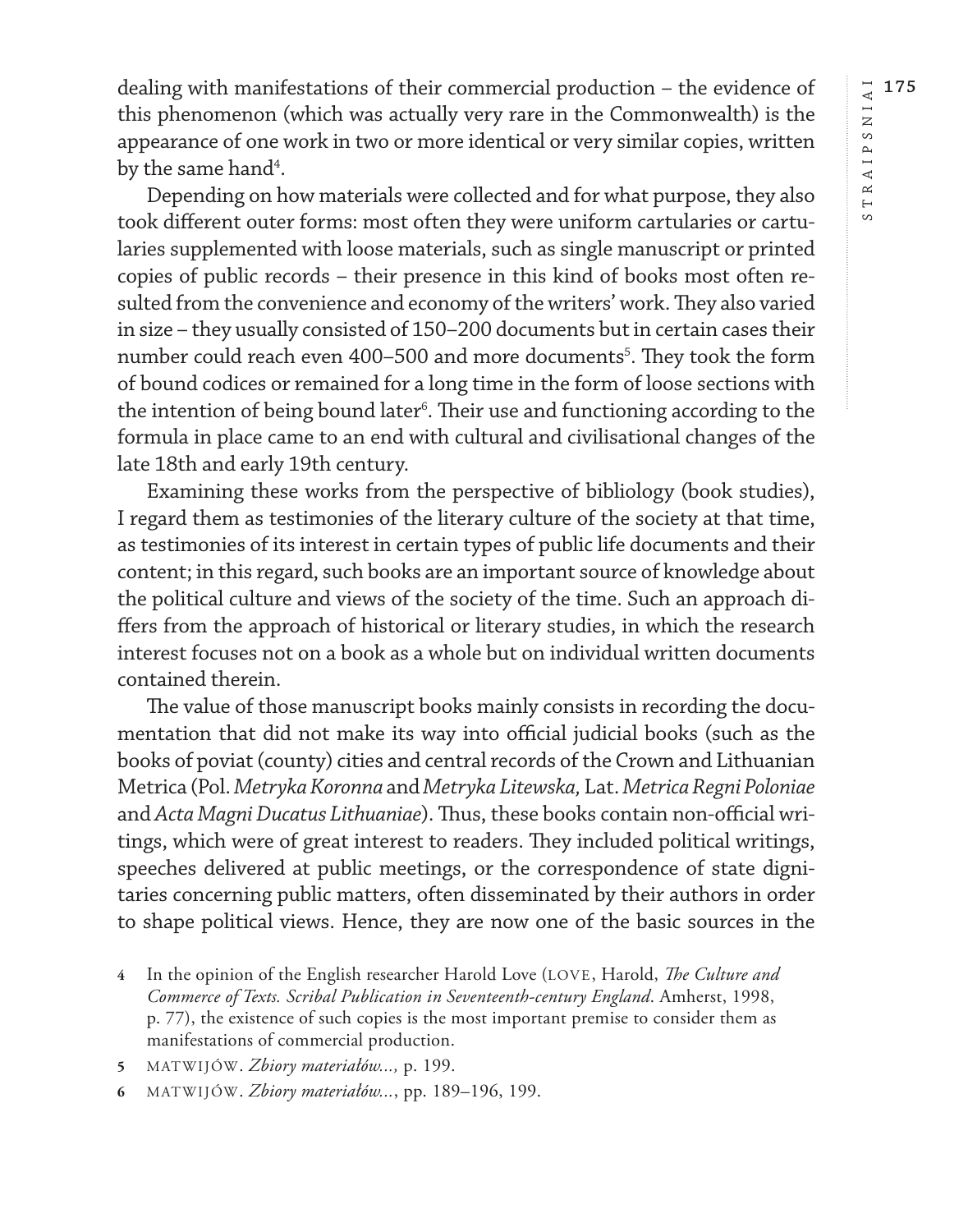**176** study of political history. Collections created this way should be distinguished from collections intended for record-keeping and archiving, held and created by offices, institutions and state dignitaries in the course of their official acts. Such archive materials – belonging to the field of archive studies – fall outside the concept of a manuscript book, not to mention that they are not a subject of interest in bibliology and to discuss them would go beyond the purview of this article. The article is intended to showcase and characterise the surviving manuscript books containing public life materials created in the territory of the Grand Duchy of Lithuania between the early 17th and late 18th centuries and currently to be found in Poland<sup>7</sup>. The narrowing down of the article's topic to this extent is justified by the vastness of the issue and by the extensive historical and documentary value of many books of that kind located in Poland, which represent an important source for historical and literary research. It should be also added that I have devoted a separate article $^{\text{\tiny 8}}$  to discussing this type of manuscripts held by libraries and archives in Vilnius, Lithuania; as it largely deals with manuscript books created in the Grand Duchy of Lithuania,

- **7** The following abbreviations of the names of archives or institutions holding manuscript collections have been used throughout this paper: ABŁ – Archiwum rodziny Bartoszewiczów (Archiwum Państwowe w Łodzi) [Bartoszewicz Family Archives in the State Archives in Łódź]; AGAD – Archiwum Główne Akt Dawnych w Warszawie [The Central Archives of Historical Records in Warsaw], AR – Archiwum Radziwiłłów (Archiwum Glówne Akt Dawnych w Warszawie) [Radziwiłł Archives in the Central Archives of Historical Records in Warsaw]; BCz – Biblioteka Czartoryskich w Krakowie [Czartoryski Library in Cracow]; BJ – Biblioteka Jagiellońska w Krakowie [Jagiellonian Library in Cracow]; BK – Biblioteka Kórnicka [Kórnik Library]; BKUL – Biblioteka Katolickiego Uniwersytetu Lubelskiego w Lublinie [Library of the John Paul II Catholic University of Lublin]; BN – Biblioteka Narodowa w Warszawie [National Library in Warsaw]; BOK – Biblioteka Ordynacji Krasińskich w Warszawie [Krasiński Library in Warsaw] (inexistent); BOZ – Biblioteka Ordynacji Zamojskiej w Warszawie [Zamojski Library in Warsaw] (currently as part of National Library in Warsaw); BPAU-PAN – Biblioteka Naukowa BPAU-PAN w Krakowie [Scientific Library of the Polish Academy of Arts and Sciences and the Polish Academy of Sciences in Cracow]; BR – Biblioteka Raczyńskich w Poznaniu [Raczyński Library in Poznań]; BZNiO – Biblioteka Zakladu Narodowego im. Ossolińskich we Wrocławiu [Ossoliński National Institute Library in Wrocław]; BZP – Biblioteka Zielińskich w Płocku [Zieliński Library in Płock]; LMAVB – Lietuvos mokslų akademijos Vrublevskių biblioteka Vilnius [Wroblewskis Library of the Lithuanian Academy of Sciences in Vilnius]; MNK – Muzeum Narodowe w Krakowie [National Museum in Cracow]; ZBS – Zbiór Branickich z Suchej (Archiwum Główne Akt Dawnych w Warszawie) [Collection of the Branicki Family from Sucha in the Central Archives of Historical Records in Warsaw].
- **8** MATWIJÓW, Maciej. Rękopiśmienne zbiory materiałów życia publicznego XVII–XVIII w. w bibliotekach i archiwach wileńskich, *Z badań nad książką i księgozbiorami historycznymi*, tom specjalny, 2017, pp. 95–107.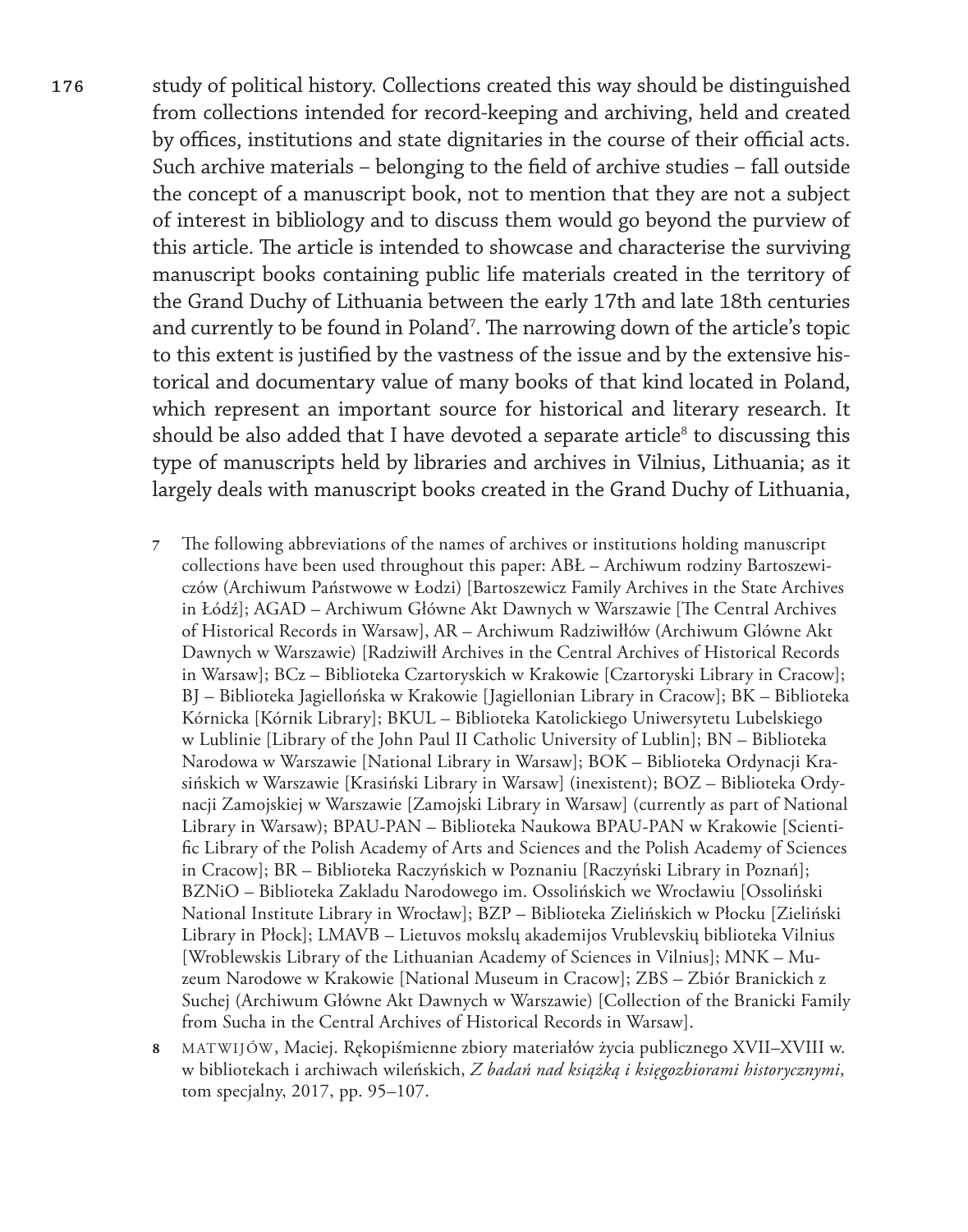RAIPSNIAI **177** STRAIPSNIAI

 $\longmapsto$  $\circ$ 

the two articles complement each other. Focusing on this type of manuscript book created in the Grand Duchy of Lithuania is also warranted by the fact that its existence escapes the attention of scholars studying the country's history of book culture, which is highly inappropriate considering the state had a significant contribution to the development of this kind of writings<sup>9</sup>. Thus, this article aims to supplement the knowledge about literary culture in this part of the pre-partition Commonwealth. It is for the same reason that this article is based on identifying the manuscripts themselves, using – wherever possible – the information contained in printed and handwritten catalogues and manuscript inventories<sup>10</sup>.

## PRODUCTION OF MANUSCRIPT COLLECTIONS OF PUBLIC LIFE MATERIALS IN THE GRAND DUCHY OF LITHUANIA AND THEIR FATE

The emergence and development of this type of writings within the area of the Grand Duchy of Lithuania can be linked – as is the case of the neighbouring Poland – to the ever-increasing standard of the intellectual culture in the 16th century, inspired by the Renaissance and Reformation, and to the Lithuanian state adopting a democratic political system in the  $1760s^{11}$ . It was characterised by a relatively high participation of the noble community (aside from the fact that most nobles in the Commonwealth did not exercise their rights, being absorbed in private, economic and administrative matters of their land estates) in ruling the state. This was true of both the local (district *sejmiks*, poviat and voivodeship confederations) and central level (free election

- **9** One can cite here monographs by TOPOLSKA, Maria Barbara (*Czytelnik i książka w Wielkim Księstwie Litewskim w dobie Renesansu i Baroku*, Wrocław 1984) and NIKALAY-EW, Mikola. (*Palata knihapisnaya. Rukapisnaya kniha na Byelarusi w X–XVIII stahoddzyakh.* Minsk*,* 1993; idem. *Historyya byelaruskay knihi*, Vol.1. *Knizhnaya kul'tura Vyalikaha Knyastva Litowskaha*, Minsk 2009). This is especially surprising in works by the latter scholar, who failed to take account of these books in his monograph on manuscript books in Belarus, in the chapter regarding holdings of miscellaneous content ("Збрнікі рознага зместу").
- **10** It must be pointed out here that most of those manuscripts have not yet received exhaustive catalogue descriptions.
- **11** Studies on manuscript books in Lithuania until the mid-16th century fail to mention the existence of this type of books. See e.g. CICĖNIENĖ, Rima. Książka rękopiśmienna w życiu społeczeństwa w Wielkim Księstwie Litewskim w XIV–połowie XVI wieku. *Rocznik Lituanistyczny*, 2015, vol. 1, pp. 228–233; RAGAUSKIENĖ, Raimonda. *Dingę istorijoje. XVI a. Lietuvos Didžiosios Kunigaikštystės bajorijos privatūs archyvai*. Vilnius, 2017.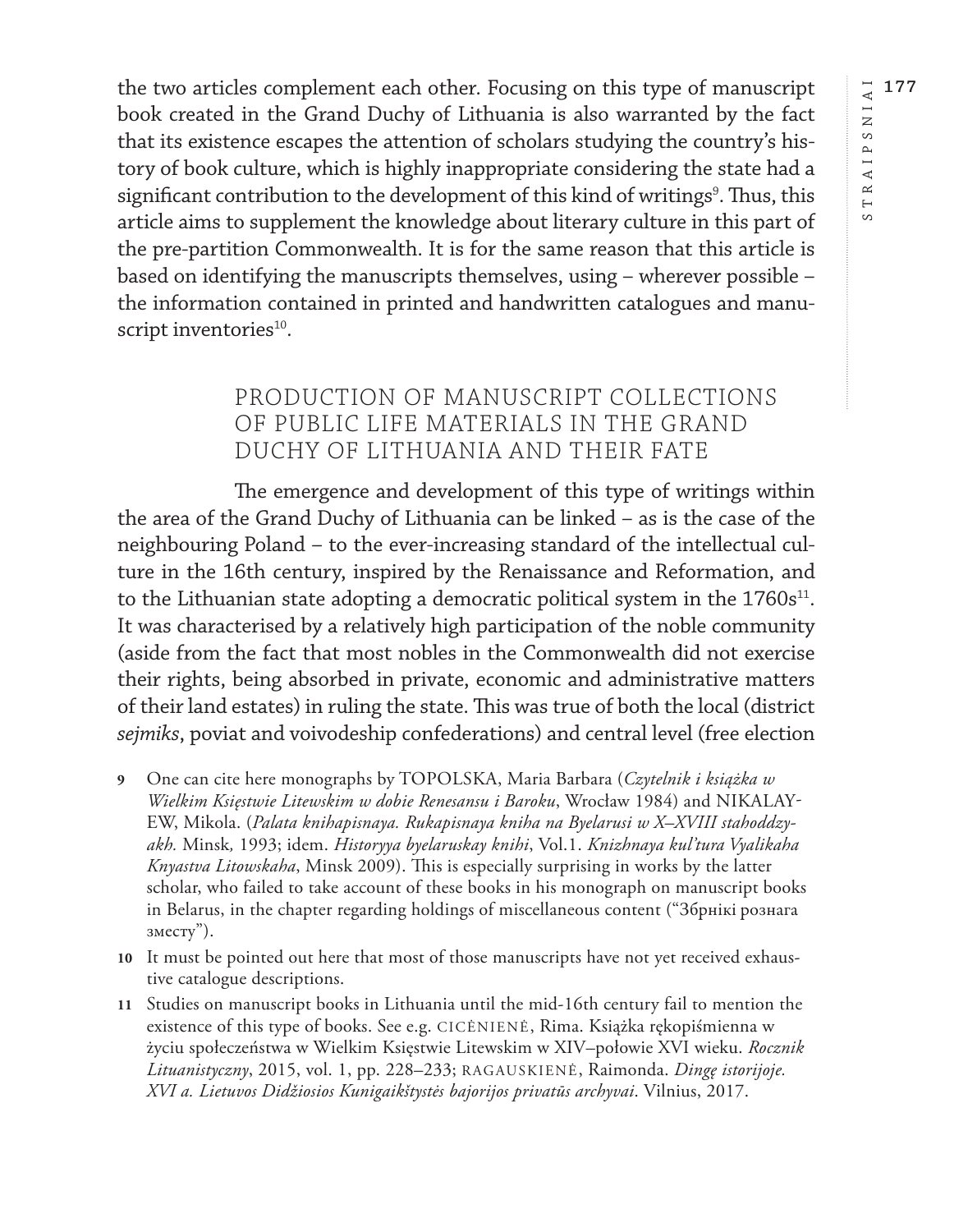**178** of kings, general confederations, rebellion rallies, *sejms*, tribunals). Obviously, and this must be firmly emphasised, the phenomenon of recording public life materials in the private sphere was not endemic to the Polish-Lithuanian Commonwealth – these manuscript books were created in all European countries, i.e. wherever the society had an interest in public life affairs and engaged in them. However, unlike in Western Europe, where documentary collections of this type were often printed<sup>12</sup>, in the pre-partition Commonwealth they remained almost exclusively within the domain of manuscripts, very often causing them to acquire singular and unique characteristics in terms of the source and documentary value of the materials collected.

> The contribution of the Grand Duchy of Lithuania to the creation of this type of writings in all of the Commonwealth can be only ascertained with a great margin of error, which is largely due to the fact that for many of those manuscripts there is no way to unambiguously identify their original territorial radius. One of the main reasons for that is their usually anonymous nature (ca. 2/3 of them, according to my findings). Most often – if the manuscript's author or authors failed to clearly state their last name – some private materials included therein could help guess who wrote or commissioned a given manuscript. What could serve as a major clue is the material content, i.e., the presence of materials from a specific region or territory. This is especially the case of manuscript books created by common nobles, who included them quite often due to their ready availability. However, it must be also borne in mind that the ongoing unification of the noble culture and ideology, observable across the Commonwealth since the 16th century, favoured an interest in those materials across the Commonwealth, especially if they were related to the vital matters of noble estates. A similar role was played by the process of the unification and integration of the Commonwealth's political life, translating into a lessening emphasis on local idiosyncrasies in the collections created. This could be said, for example, of materials related to wars waged on the Lithuanian borderland against Sweden and Moscow, as a result of which it is impossible to determine beyond any doubt whether the many specimens of manuscripts containing copies of materials on the Dimitriad and the Polish-Lithuanian intervention in Moscow in the early 17th century were created in the Grand Duchy of Lithuania or in the Crown. From the second half of the 18th century, a lesser emphasis on local idiosyncrasies was favoured by the increasingly widespread presence of those materials in the public sphere, partly due to a greater use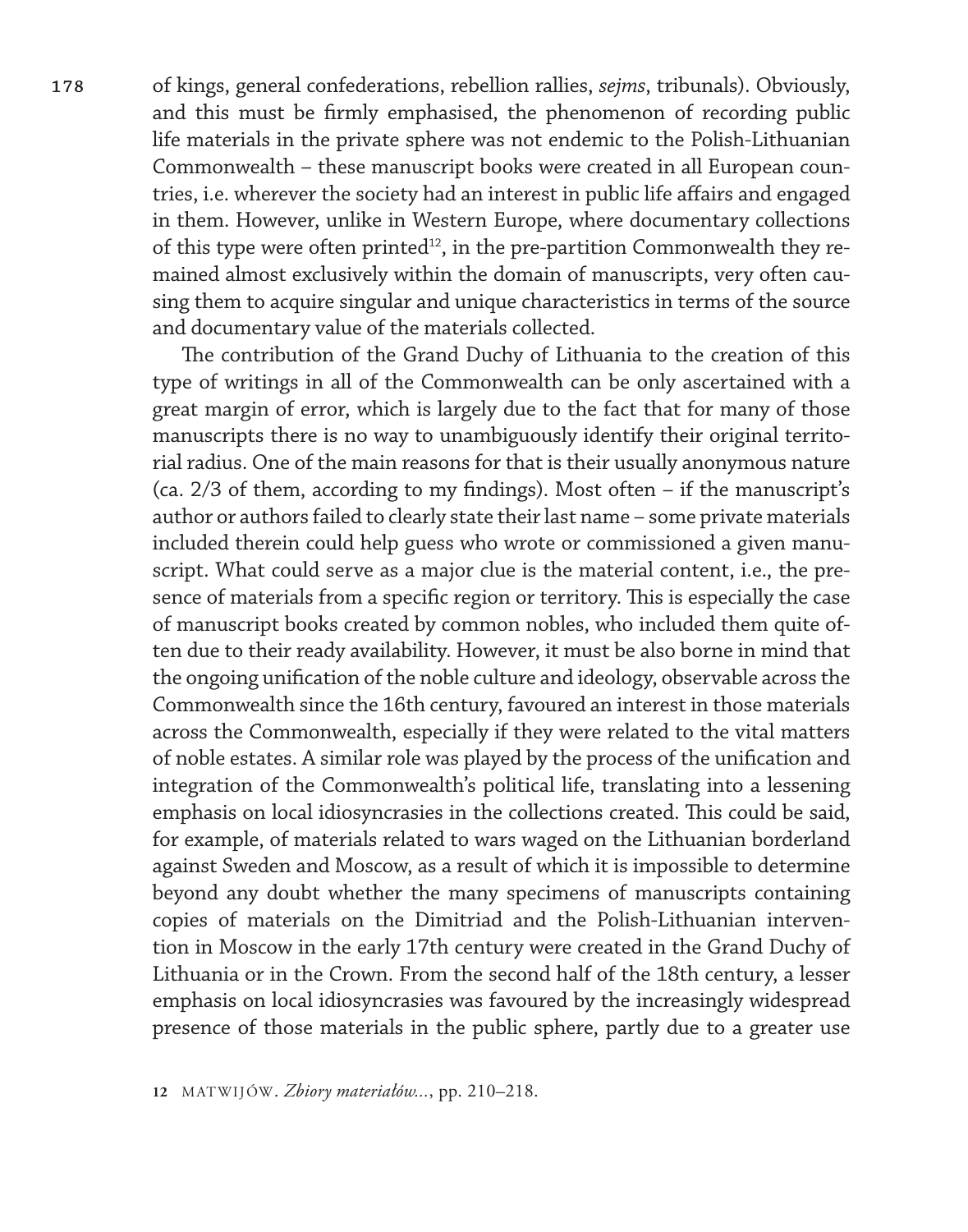of printing in reproducing them<sup>13</sup>. The phenomenon of reproducing materials hailing from even the most remote regions of the Polish-Lithuanian state was mainly the case of collections created at magnate courts, which were wellplaced to gather them, thanks to their extensive contacts with various areas of the Commonwealth.

The language in which manuscripts were written is of no help in identifying their origin, either, which is due to the Polonisation of the Lithuanian and Belarusian nobility, advancing quickly already back in the 16th century. Copies of Ruthenian-language<sup>14</sup> acts, still common in those manuscripts in the early 17th century, disappear completely in the mid-17th century<sup>15</sup>. No clues are provided, either, by the old inventory lists of book collections of that time – in a great majority of cases, their very general descriptions<sup>16</sup> provide no basis for identifying them with any surviving copies of manuscript books. An additional difficulty stems from the fact that not all books held by the territory's noble or magnate families can be automatically classified as manuscripts created in the Grand Duchy of Lithuania, since manuscripts created in the Crown would also find their way there through purchase, gift and inheritance<sup>17</sup>.

The creation of such writings in the Grand Duchy of Lithuania was mainly the domain of the nobility and of professional writers and other private clerks commissioned by magnates and state dignitaries, and most probably also of writers working in all sorts of state offices, as suggested by the highly professional workmanship of some manuscripts<sup>18</sup>. In my research into those writings

**13** MATWIJÓW. *Zbiory materiałów*..., p. 91 et seq.

- **14** Until 1697, the Ruthenian language played the role of the official language in the Grand Duchy of Lithuania, though it was de facto replaced by Polish during the 17th century.
- **15** About the process of cultural Polonisation of the Grand Duchy of Lithuania in the 17th century, stimulated by "integration processes in public life" See, inter alia, BUMBLAUS-KAS, Alfredas. *Wielkie Księstwo Litewskie. Wspólna historia, podzielona pamięć.* Warszawa, 2013, p. 109; KIAUPA, Zigmantas, KIAUPIENĖ, Jūratė, KUNCEVIČIUS, Albinas. *Historia Litwy. Od czasów najdawniejszych do 1795 roku*. Warszawa 2007, pp. 254–255, 288–290; SAHANOVICH, Hyenadz'. *Historia Białorusi. Od czasów najdawniejszych do końca XVIII wieku*. Lublin 2001, pp. 289–291.
- **16** MATWIJÓW. *Zbiory materiałów...*, pp. 57–61, 475.
- **17** The phenomenon of this type of manuscript books moving from the Crown to Lithuania can be observed as early as in the 1560s when Father Stanisław Górski handed over to the Lithuanian Senate a dozen or so volumes of the second edition of his "Tomiciana" (the so called Sapieha-Radziwiłł collection), see MARCINIAK, Ryszard. *Acta Tomiciana w kulturze politycznej Polski okresu odrodzenia*, Warsaw-Poznań, 1983, pp. 189–190.
- **18** A good example of writing artistry would be miscellanies "Listy j.w.w. ichmściów [ks.ks.](ks.ks) Brzostowskiego wileńskiego, Gosiewskiego smoleńskiego biskupów..." [Letters of their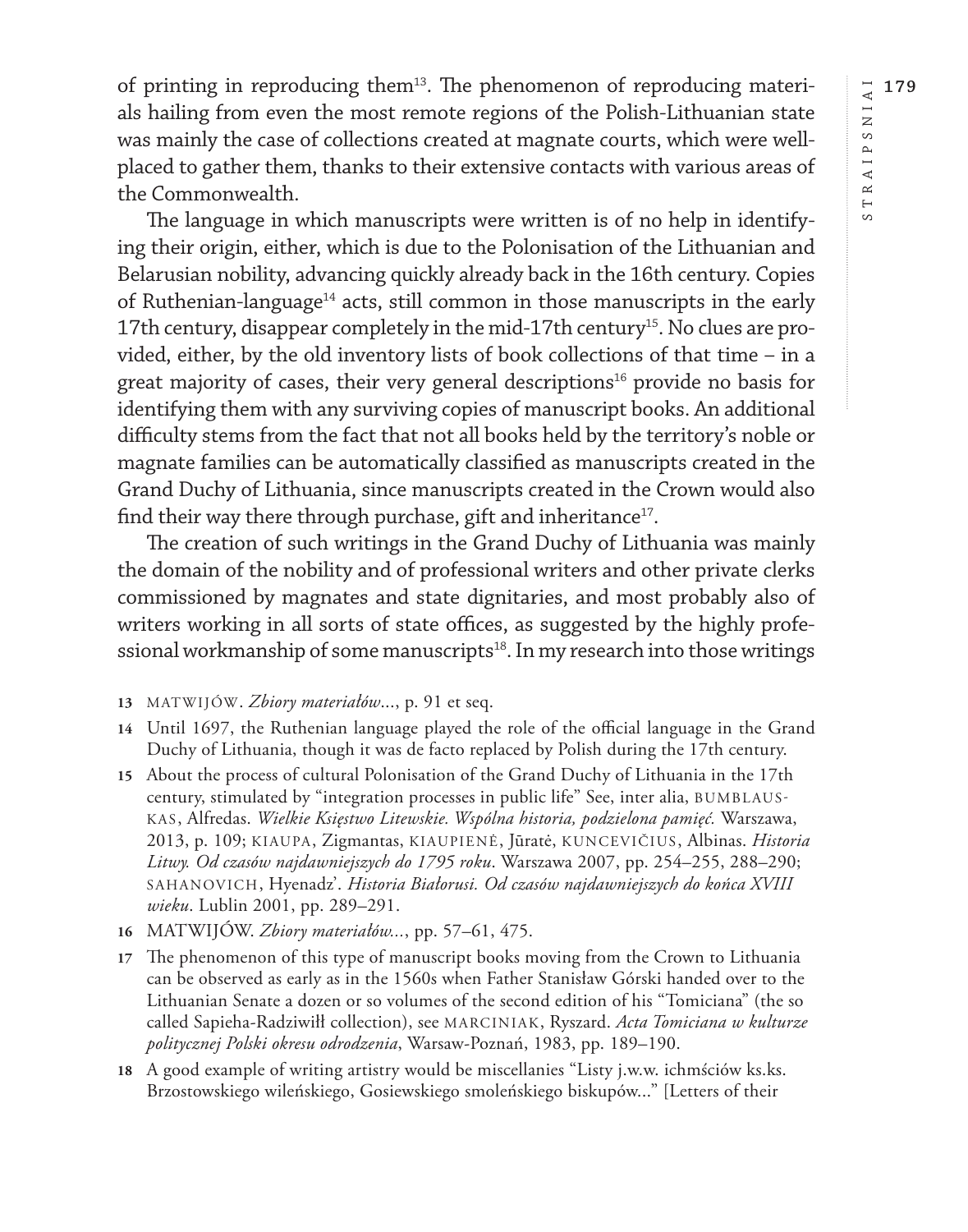**180** from 1660–1760 in all of the Commonwealth, I have managed to establish a proven or hypothetical link with a specific person for ca. 380 copies of this type of manuscripts, of which ca. 70–75 copies attributable to the Grand Duchy of Lithuania. Hence, they represented about 20 percent of all manuscripts identified, with a 25–30 percent share (37–37 manuscripts) among the authors representing the landed gentry of all of the Commonwealth (ca. 140 established manuscripts)<sup>19</sup>. Such proportions should come as no surprise as they essentially correspond to the proportions of the population of the Commonwealth as a whole (around 1772 the population of the Grand Duchy of Lithuania accounted for ca. 1/3 of the population of all the Commonwealth, and in the early 18th century, certainly for slightly less, ca.  $1/4$ <sup>20</sup>. This suggests that the landed gentry's activity and achievements in this field in the Grand Duchy of Lithuania did not significantly differ from the Crown, except, of course, for the most politically active and culturally developed among its regions (Voivodeship of Kraków and Greater Poland). Meanwhile, as opposed to the Crown, it seems that the bourgeoisie community did not play a major role in the Grand Duchy of Lithuania, which could be attributed to its yet greater weakness than in the Crown<sup>21</sup>. The existence of the phenomenon of commercial production of such manuscripts in the Grand Duchy of Lithuania could not have been confirmed<sup>22</sup>. This should come as no surprise, seeing as the phenomenon was not widespread in the Commonwealth in general: it manifested itself mainly in the output of clerks hired at Crown Chancelleries in Warsaw in the late 17th and early 18th century and that of the private scribal workshop of Wojciech Wielądko that operated also in Warsaw in the late 18th century.

> Lordships Father Brzostowski, Bishop of Vilnius and Father Gosiewski, Bishop of Smoleńsk], probably created in Sapieha social circles (LMAVB, F.17–24; Cf MATWIJÓW. *Zbiory materiałów...,* p. 373, fig. 43).

- **19** MATWIJÓW. *Zbiory materiałów...*, pp. 220, 244–247.
- **20** Ca. 1772, the Commonwealth as a whole had a population of ca. 14 million, of which 3.6 million in the Grand Duchy of Lithuania. The nobility had a similar share of the total population in both parts of the Commonwealth. See KIAUPA, Zigmantas, KIAUPIENĖ, Jūratė, KUNCEVIČIUS, Albinas. *Historia Litwy....*, pp. 243, 245.
- **21** In the Crown, books of such type were mainly created by rich Prussian cities (Gdańsk and Toruń) having a long-standing tradition of writing culture, as well as by academic centres (Kraków and Zamość). The supposition of little activity of the Lithuanian and Belarusian bourgeoisie in this field is supported by the fact that these manuscripts barely contain any materials relating to the affairs and public life of cities and the bourgeoisie of that region.
- **22** No two or more similar or identical manuscript books written by the same hand were found to exist (perhaps except miscellanies with copies of political materials, mainly dating back to the rule of August III, known due to two convergent copies held by LMAVB, F.17–38 and the Vernadsky National Library of Ukraine in Kiev, fond I, No 1013).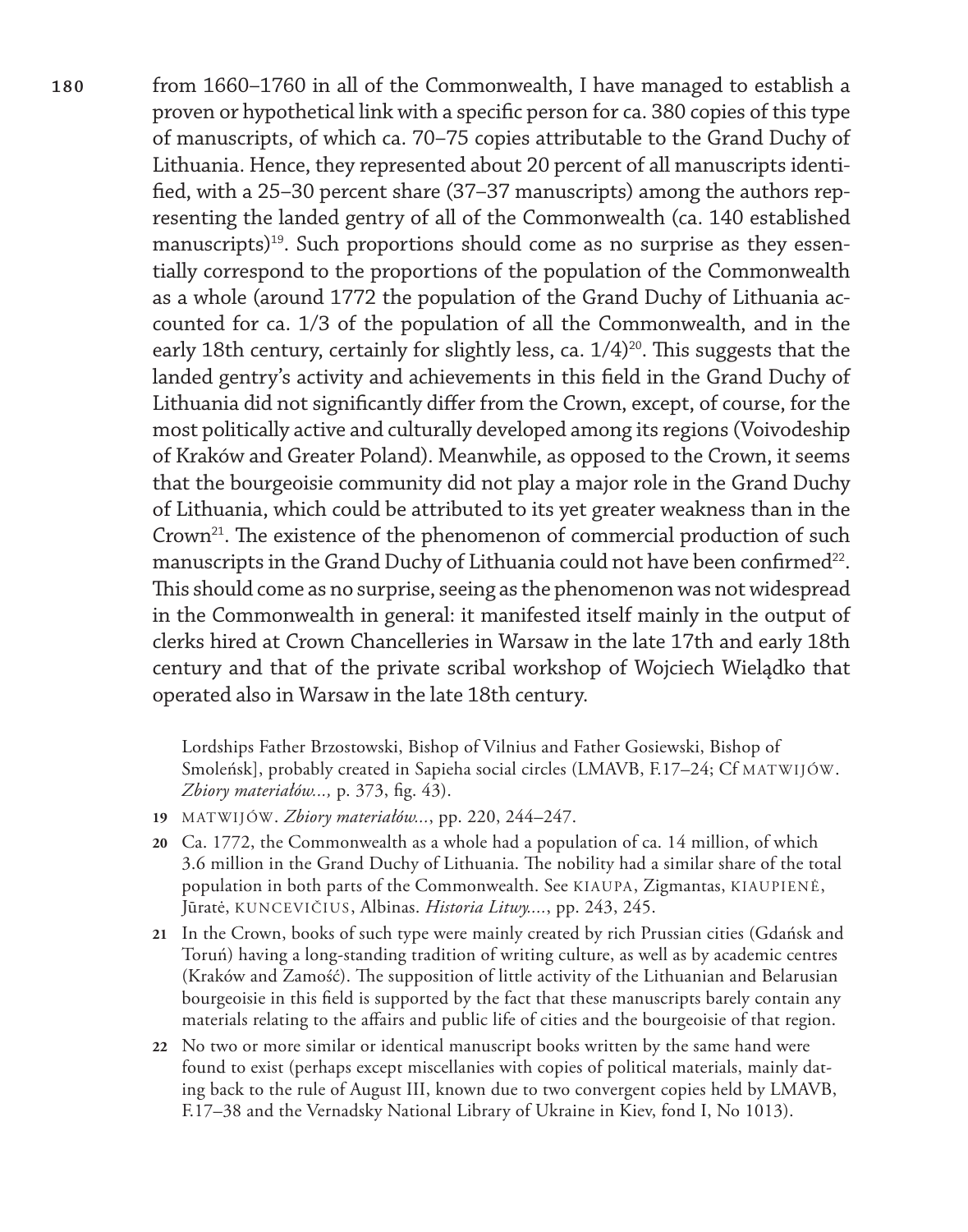RAIPSNIAI **181** STRAIPSNIAI  $\overline{a}$  $\circ$ 

It is extremely difficult to ascertain the scale of the production of manuscript books of this type in the Grand Duchy of Lithuania. Following the broadest possible query, for the period of 1660–1760 for all of the Commonwealth, I established the stock of currently existing manuscripts of that kind to consist of ca. 900–1000 copies; taking into account any copies I did not find and details of which are not mentioned in catalogues and information resources of libraries, archives and museums, such stock can be hypothetically estimated at ca. 1100–1200 copies. Assuming that roughly 1/4 of them are works created in the Grand Duchy of Lithuania, we arrive at the number of around 250–300 copies. As the last four decades of the 18th century yielded an extensive production of manuscript books of this kind, and taking account of the pre-1660 period, it can be assumed that the number of surviving books created in the Grand Duchy of Lithuania throughout the 17th and 18th centuries may vary around 400–500 copies. Of course, this number is not inclusive of any copies that may have been destroyed throughout the history, which should be at least two- or threefold the number. Thus, it can be estimated that in the whole period between the last quarter of the 16th century and the late 18th century, no fewer than 1300–1500 copies of manuscripts of such kind were created in the Grand Duchy of Lithuania. However, this number cannot be verified and should be treated solely as a guesstimate intended to show the scale of the phenomenon.

The value and significance of these writings is obviously determined largely by quality rather than quantity. In the same way that the Grand Duchy of Lithuania produced memoirs of excellent documentary value, which, until the mid-18th century, surpassed their equivalents created in the Crown, first and foremost the memoir by Albertas Stanislovas Radvila (Pol. Albrycht Stanisław Radziwiłł) and the diaries by Jan Antoni Chrapowicki and Marcin Matuszewicz, the Duchy had equally sophisticated collections. One such work (miscellanies by Stefan Franciszek Medeksza) was published nearly in its entirety in a printed edition in 1875 by Kraków historian Władysław Seredyński<sup>23</sup>, and another (miscellanies written down in the entourage of Kristupas II Radvila, (Pol. Krzysztof II Radziwiłł), Grand Hetman of Lithuania) was the basis for compiling a source edition of *Sprawy wojenne i polityczne Krzysztofa Radziwiłła* [Kristupas Radvila's Military and Political Affairs] (Paris 1859). Further cases will be mentioned later in the article. It is worth adding that as early as in 1743 Kazimierz Niesiołowski, Castellan of Smolensk, published a printed edition his *silva* titled *Otia publica vix domestica* (Pińsk [Bel. Pinsk] 1743) containing abun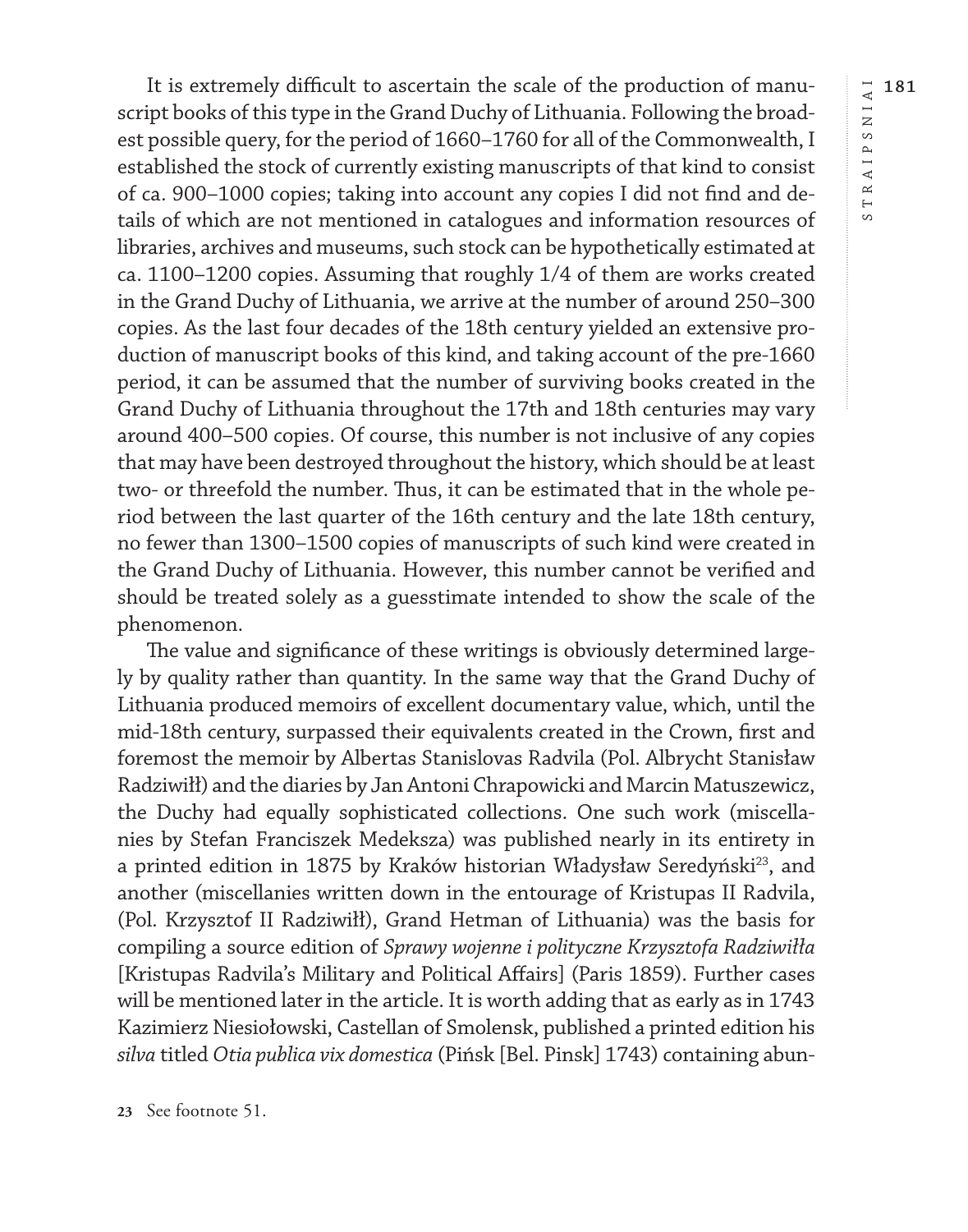**182** dant public life materials – an edition of such a type of book was extremely rare in the publishing repertoire of the Polish-Lithuanian state of that time.

> Throughout history, these books saw their storage location change, which resulted from divisions of family library and archive collections, sales, donations, evacuations, confiscations, robberies and other factors that for centuries have accompanied the development of library and archive collections. Another contributing factor was that the Grand Duchy of Lithuania was part of larger state organisms – from 1569 to 1795 of the Polish-Lithuanian Commonwealth, and between 1795 and 1918 of the Russian empire. The movements of many copies to the territory of present-day Poland can be explained mostly by the many family connections between magnates and nobles from the Crown and those from the Grand Duchy of Lithuania, and by their sense of belonging to one state organism. The first phase of that process can be observed as early as in the mid-18th century with Mikolas Kazimieras Radvila (Pol. Michał Kazimierz Radziwiłł), Grand Hetman of Lithuania, and some other Lithuanian magnates transferring some manuscript books of such kind in their possession to the Załuski Library in Warsaw, as a token of recognition of its significance as a *sui generis* Polish national library<sup>24</sup>. Once its holdings were removed by the Russians and brought to St. Petersburg in 1796, this role was taken over by large private libraries, as well as those established by foundations and scientific societies, which developed throughout the 19th century (Ossolinski National Institute Library in Lvov (Ukr. Lviv), Działyński Library in Kórnik near Poznań, Krasiński Library in Warsaw, Zamojski Library in Warsaw, Library of the Polish Academy of Arts and Sciences in Kraków). These institutions made it their goal to protect Poland's and Polish-related cultural heritage, and routinely gathered all types of manuscripts from all of the pre-partition Commonwealth<sup>25</sup>. At the same time, another important factor was the long-term shortage of similar institutions in the former territory of the Grand Duchy of Lithuania, the creation and unbridled development of which was curbed by the Russian authorities' policy from 1831/1832 all the way to the early 20th century<sup>26</sup>. What also contributed to these processes after 1914 was that these lands were embroiled in hostilities, first during World War I, then the Bolshevik Revolution and, last but not least, during the Polish-Bolshevik war of 1919–21.

- **24** KOZŁOWSKI, Jan. *Szkice o dziejach Biblioteki Załuskich*. Wrocław 1986, pp. 32–38.
- **25** MALECZYŃSKA, Kazimiera. *Książki i biblioteki w Polsce okresu zaborów*. Wrocław 1987, pp. 117–126.
- **26** KOSMAN, Marceli. *Historia Białorusi*. Wrocław 1979, p. 255; MATWIJÓW. *Rękopiśmienne zbiory materiałów...,* p. 97.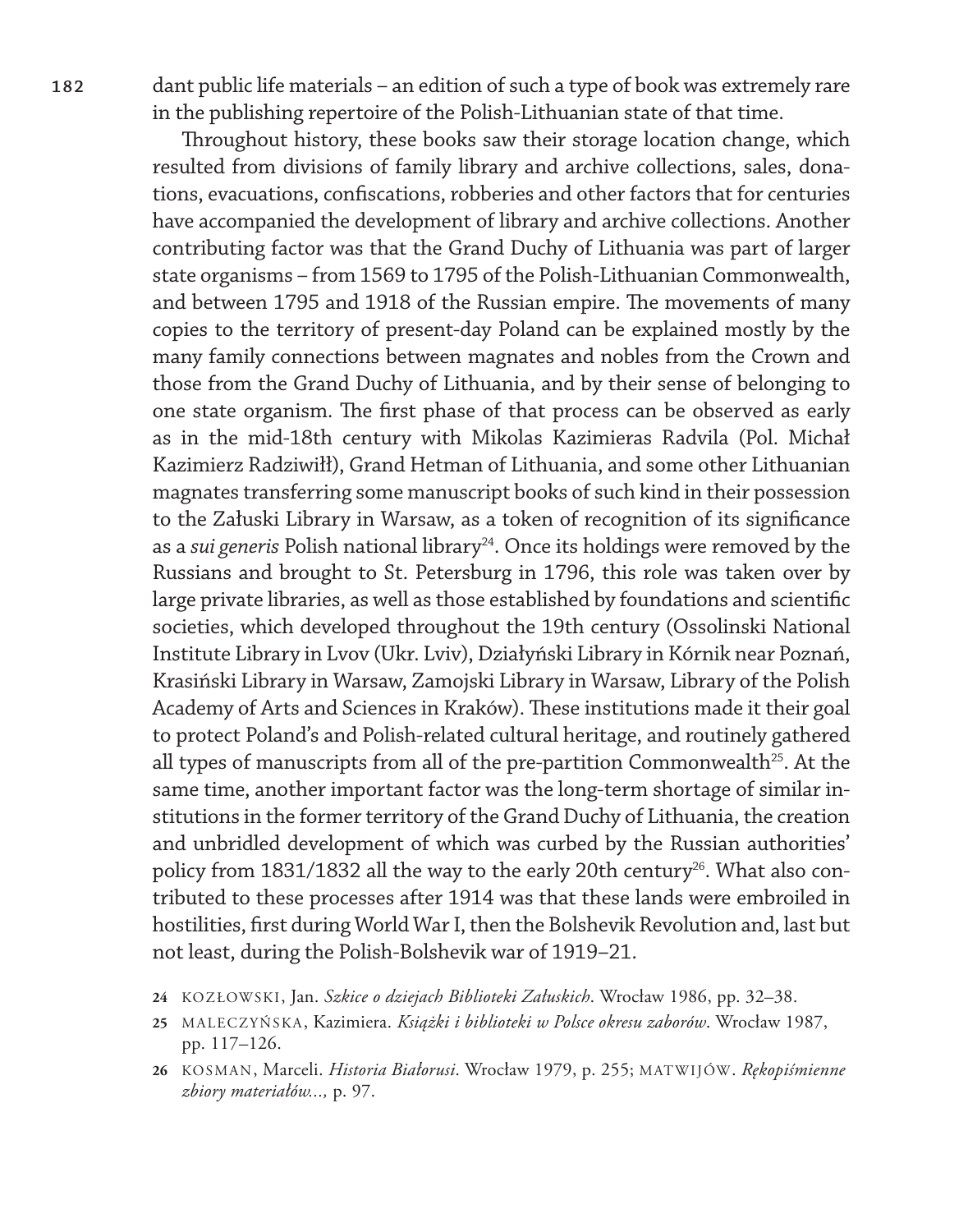The best known manifestations of this phenomenon included local librarian Kajetan Kwiatkowski removing some very valuable manuscripts from Nyasvizh (Pol. Nieśwież) without authorisation in the early 19th century and selling them in 1821 to Adam Tytus Działyński, founder of the Kórnik Library<sup>27</sup>; shipping a major part of the Radziwiłł Archives in Nyasvizh along with their manuscript book holdings in 1919 from Minsk (where the Archives were moved in 1915 after the evacuation from Nyasvizh) to Warsaw and once nationalised, incorporating it after 1946 into Warsaw's Central Archive of Historical Records; or Wandalin Pusłowski, an art collector and landowner in the Slonim poviat donating to the Polish Academy of Arts and Sciences in Kraków in 1879 some books from Sapiehas' Dzyarechyn (Dereczyn) collection, which became his and his family's possessions after the fragmentation of this collection post-1832<sup>28</sup>. A similar role to that of Pusłowski's was played by the heirs to the bibliophile and collector Władysław Trębicki, who, before his death in 1861, sold to the Zamojski Library in Warsaw the extensive manuscript holdings of the Sapieha and Ogiński families, amassed by the latter in Linova (near Pruzhany)<sup>29</sup>. Manuscript books from the Ogiński collection also made their way, in unknown circumstances, to the Kórnik Library, and books from the collection of Adam Chmara, Voivode of Minsk, to different libraries, mainly by the doings of a famous Polish collector Aleksander Jelski from Zamoscie in Belarus and his heirs<sup>30</sup>. After 1922, an additional increment in the number of manuscripts from the former territory of the Grand Duchy of Lithuania came with Russia's restitution to Poland of the extensive holdings of the Załuski Library and of other Polish libraries, removed by Russians from Warsaw to St. Petersburg (to the Imperial Public Library) in 1796 and 1831–32.

The latter of the restituted manuscripts, which had made their way to the National Library, and manuscripts of the Krasiński Library were almost entirely destroyed by the Nazis in October 1944 as they burned Warsaw to the ground after the fall of the Warsaw Uprising. Unfortunately, and with minor excep-

- **27** *Zbiory rękopisów w bibliotekach i muzeach w Polsce*. 2nd issue. ed. KAMOLOWA, Danuta, with collaboration of SIENIATYCKA, Teresa, Warsaw 2003, p. 87; KRAKOWSKI, Bernard. Kwiatkowski Kajetan. In *Polski słownik biograficzny*, Wrocław 1971, vol. 16, p. 357.
- **28** SCHNAYDROWA, Bogumiła. Ofiarodawcy Akademii Umiejętności 1873–1919. Z badań nad proweniencją zbiorów Biblioteki PAN w Krakowie. *Rocznik Biblioteki Polskiej Akademii Nauk w Krakowie*, 1981, vol. 26, p. 17.
- **29** *Zbiory rękopisów w bibliotekach i muzeach*..., p. 358; ŁUSZCZYŃSKA, Maria. Trębicki Władysław. In *Słownik pracowników książki polskiej*, Łódź 1972, p. 909.
- **30** *Zbiory rękopisów w bibliotekach i muzeach*..., pp. 105, 354; MATWIJÓW. *Rękopiśmienne zbiory materiałów...,* pp. 98–99.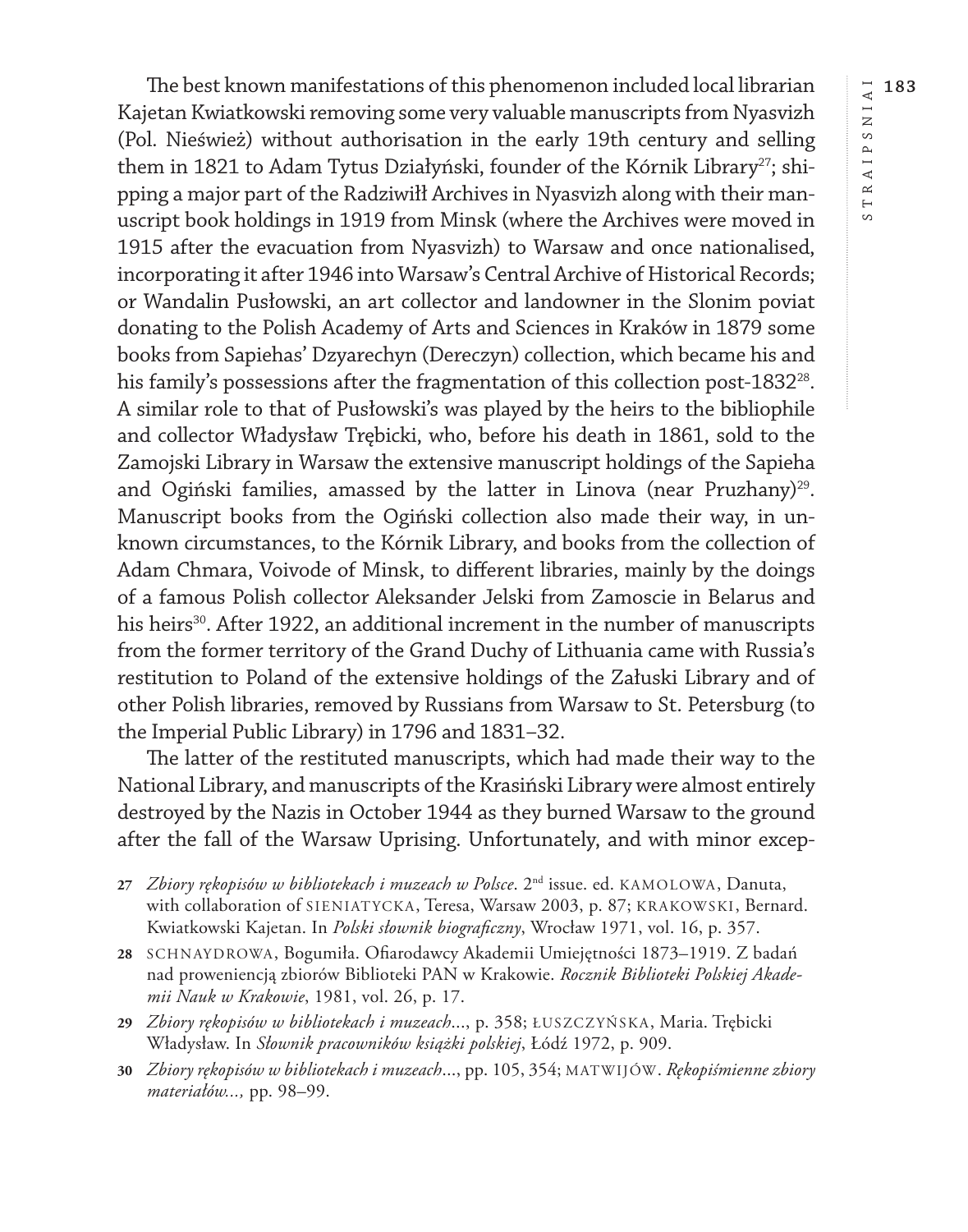**184** tions, due to the insufficient description of most of those manuscripts we are unable to establish how many of them were originally from the Grand Duchy of Lithuania's area or provide any details on the contents for most of them<sup>31</sup>. Among the type of manuscript books that are of interest here, the biggest losses were among the oldest manuscripts: miscellanies most likely produced for Mykolas Radvila (Pol. Mikołaj Radziwiłł, d. 1589), Voivode of Navahrudak (Pol. Nowogródek), containing copies of materials relating to the political and military affairs of Livonia and the Grand Duchy of Lithuania during the reign of Sigismund August and Stephen Bathory (shelf mark in the Imperial Public Library No.<Razn.IV>.F.144), and a manuscript of similar nature partly compiled by Piotr Wiesiołowski (d. 1620), Grand Marshal of Lithuania, containing copies of political materials from 1611–24 (ditto shelf mark No. <Pol.II>.F.42) – according to the scant available data, it predominantly dealt with general state affairs regarding the whole Commonwealth, but, given the epitaphs and inscriptions dedicated to the Wiesiołowski family and signatures of Piotr Wiesiołowski in several places of the manuscript, it was undoubtedly written in the entourage of Wiesiołowski and his family<sup>32</sup>.

> As regards the manuscripts of the Krasiński Library, what can be considered among the greatest losses is the destruction of the immense documentation collection (ca. 1000 leaves) containing copies of public acts mainly dating back to 1767–72 (BOK, Nos 3114–3119, 3124) created by Father Bernard Syruć (d. 1784) of the Piarist order at the request and initiative of his paternal uncle Szymon Syruć (d. 1774), Castellan of Vitsyebsk (Pol. Witebsk). However, we know nothing about the contents of this collection, though the fact it was used in the 1930s by the eminent historian Władysław Konopczyński in compiling a monograph of the Bar Confederation 1768–1772 attests to its significant documentary and historical value. As materials contained therein were arranged chronologically and provided with the author's explanations and descriptions of events, it cannot be ruled out that we would be dealing here with a highly specialised documentary work<sup>33</sup>. Other lost manuscripts deemed precious are

- **31** I discuss the issues related to this type of materials held in the Załuski Library in: Manuscript materials of public life of the Załuski Library in Warsaw from the time of the Polish-Lithuanian Commonwealth (the second half of the 16th-18th century). *Z badań nad książką i księgozbiorami historycznymi*, 2020, vol. 14, no 2, pp. 179–212.
- **32** KORZENIOWSKI, Józef. *Zapiski z rękopisów Cesarskiej Biblioteki Publicznej w Petersburgu i innych bibliotek petersburskich*, Kraków 1910, pp. 203, 296–297. However, it is uncertain whether the latter manuscript belonged to the Załuski Library.
- **33** Wykaz inwentarzowy rękopisów Biblioteki ord. hr. Krasińskich nieobjętych Katalogiem Fr. Pułaskiego. In PUŁASKI, Franciszek. *Opis 815 rękopisów Biblioteki ord. Krasińskich*.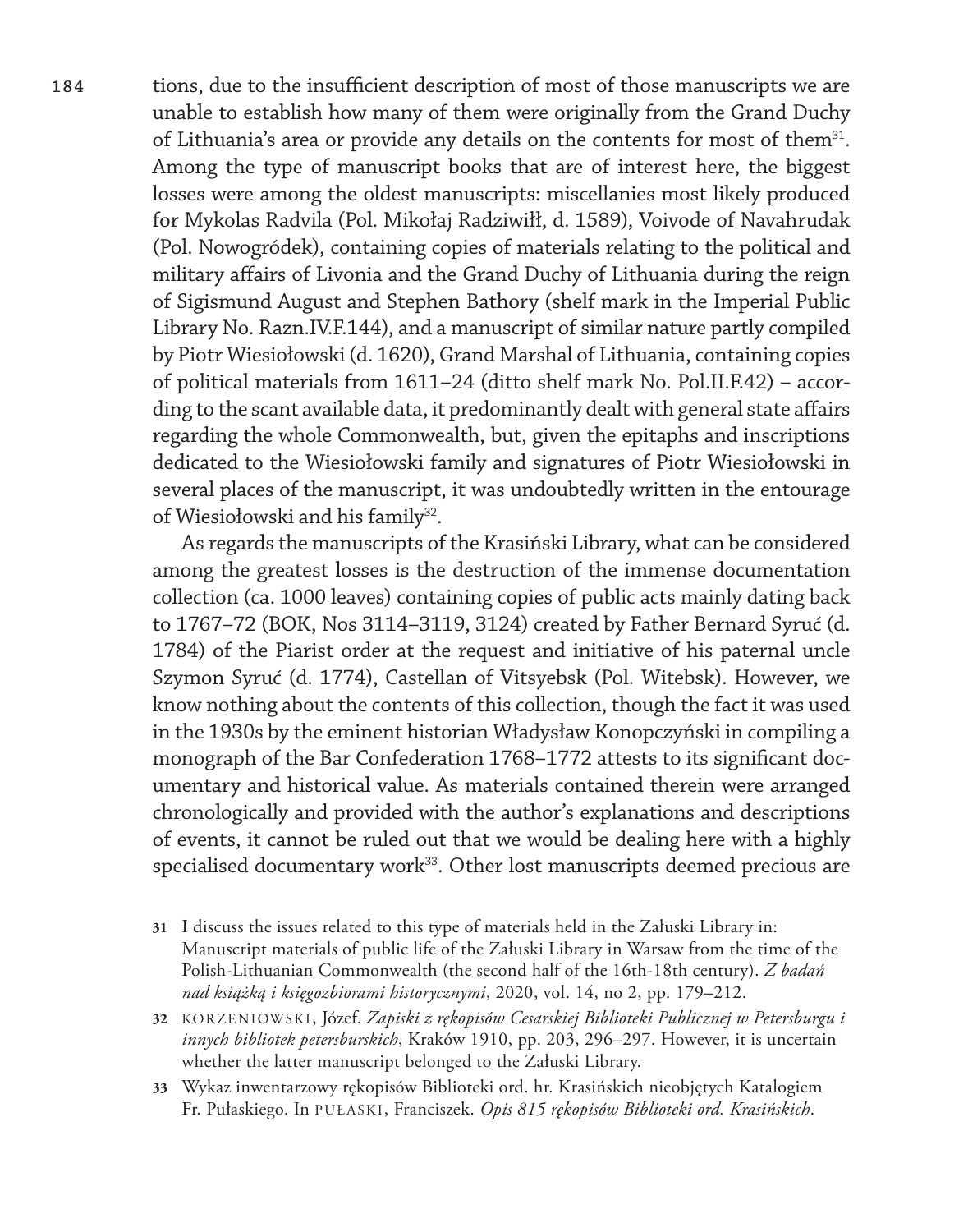the 17th century miscellanies with copies of varied political materials, mainly dated to the period of 1587–1655, including numerous records of Lithuanian *sejmiks* dated to 1632–49 (BOK, No 309). Among other destroyed manuscripts of this library one can cite, first and foremost, miscellanies collected by Gedeon Jeleński, Castellan of Navahrudak, containing copies of public materials from the time of the Bar Confederation of 1770–1 (BOK, No  $3458$ )<sup>34</sup> and a few other manuscripts (inter alia *silvas* of the Mosalski family dating back to the second half of the 17th century and of the Matuszewicz family dating back to mid-18th century<sup>35</sup>, miscellanies probably compiled by Castellan of Smolensk Kazimierz Niesiołowski, dating back to the mid-18th century, and the miscellanies of Tadeusz Orwid, Standard-Bearer of Kaunas (Pol. Kowno), dating back to 1759–1782; BOK, No 105, 2933, 301, 3120).

Among manuscripts from other libraries, currently not registered in any public holdings and deemed lost, one should list the "manuscripta Kłokociana", which, until 1939, were held in the Branicki-Tarnowski Library in Sucha Beskidzka (Nos 38 and 148). They contained copies of materials from the 17th century compiled by Kazimierz Kłokocki (ca. 1625–84), a printer, clerk of Liudvika Karolina Radvilaité (Pol. Ludwika Karolina Radziwiłł), Electress of Pfalz-Neuburg, and governor of her Slutsk Principality<sup>36</sup> – all that is known from the old catalogue of the Sucha library manuscripts is that the first of the manuscripts (cartulary) contained "rozmaite dokumenta i pisma z czasów Zygmunta III i Władysława IV" [various documents and letters from the time of Sigismund III and Władysław IV] regarding, among other things, the affairs of Lithuanian dissidents and the Radvilos of Biržai (Pol. Birże); the second one, representing a follow-up to the only volume of the "Kłokociana" surviving to our time (ZBS, No 124/147), was presumably an archival collection of loose copies of public life materials and other texts dating back to ca. 1665–80, though one with a very high source value, as can be concluded from its catalogue description and from the contents of the surviving volume of the "Kłokociana".

Warszawa, 1915, p. [24]–[25]; ROMANIUK, Przemysław. Siruć (Syruć) Szymon. In *Polski Słownik Biograficzny*, Warszawa-Kraków 1996–1997, vol. 37, p. 580.

- **34** The current holdings in Poland include political and literary miscellanies probably authored by G. Jeleński, mainly dating back to 1776–1777 (MNK, No 111). The core amount of *silvas* and miscellanies written down by him are currently held in the Vernadsky National Library of Ukraine in Kiev.
- **35** It could be of interest mainly due to the fact that it was probably created by Józef Matuszewicz, colonel of a Petyhorcy regiment, and brother of a well-known memoirist Marcin.
- **36** See Catalogue of Manuscripts of the Branicki Library in Sucha elaborated by Michał Żmigrodzki (ca. 1900), BZNiO, No 17747, pp. 23, 65–67.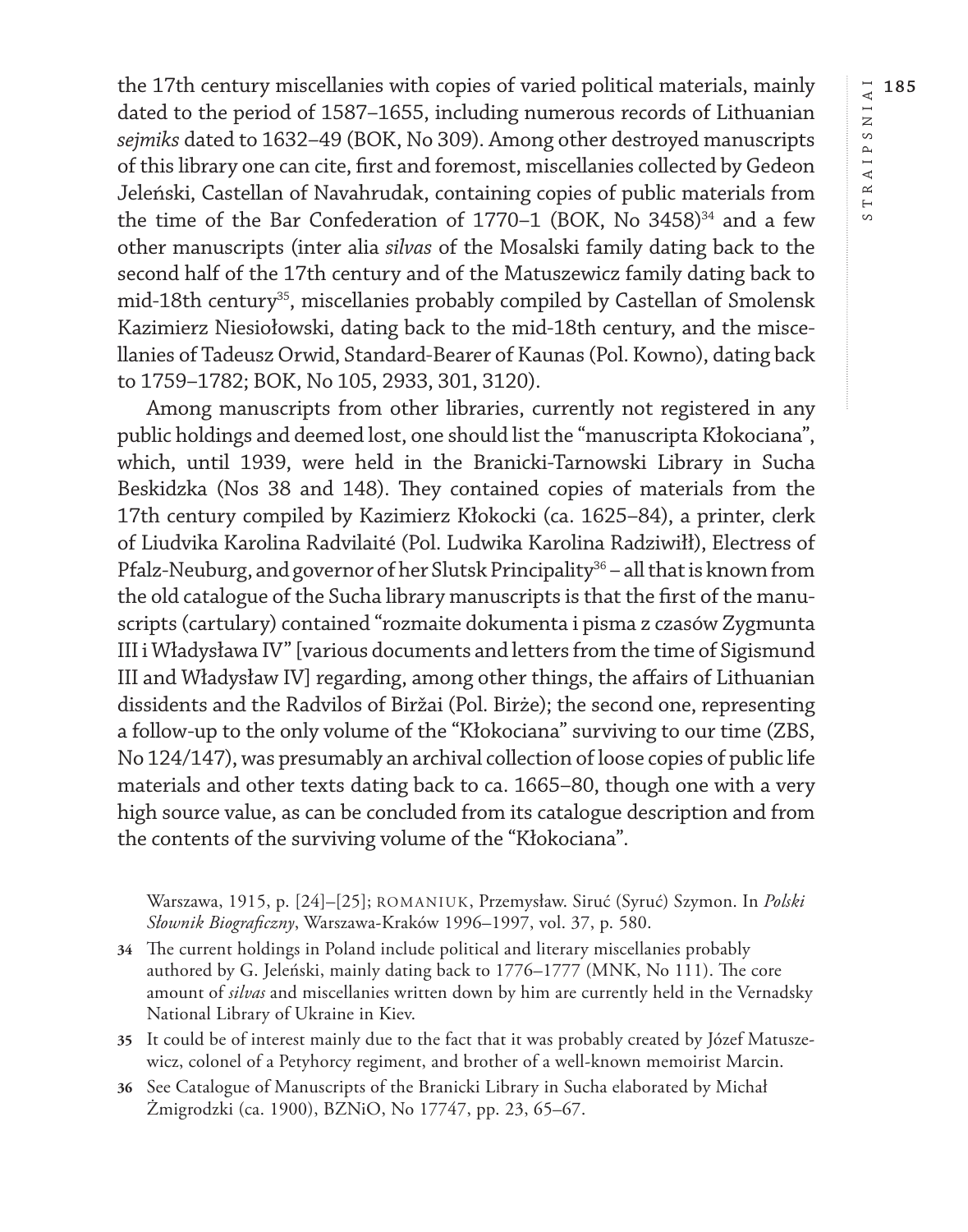# **<sup>186</sup>** COPIES FROM THE 17TH CENTURY

For the purposes of this article, it was possible to establish a little over 100 copies of this type of manuscript books, more or less likely created in the Grand Duchy of Lithuania and located in libraries, museums and archives in Poland – for the reasons already mentioned, this number may be only a guesstimate, though. An overview of such historic books should start from the oldest specimens. Two manuscripts should be regarded as such: miscellanies of Krzysztof Zawisza (d. 1614), Voivode of Brest (ZBS, No 9/53) and the *silva* of Krzysztof Moniwid Dorohostajski (1562–1615), Grand Marshal of Lithuania, one of the leaders of the Calvinist faction in Lithuania, author of the then-popular work *Hippica, to jest o koniach księgi* [Hippica or books about horses] (BZNiO, No 185). The former manuscript, largely representing a carefully crafted cartulary (titles of respective acts are written in red ink), contains the "akta rozmaite publiczne" [miscellaneous public acts] of 1493–1605 (more than 350 documents). It was probably drafted in the late 16th century and was continued until the early 17th century<sup>37</sup>. Most of its content is unrelated to the Grand Duchy of Lithuania; it mainly contains copies of records of diplomatic missions and international relations of the Crown under the reign of the Jagiellonian dynasty, starting from the late 15th century, their probable source being the "Acta Tomiciana" by Father Stanisław Górski, as well as various materials relating to the political affairs from the early reign of Sigismund III and the correspondence of Krzysztof Zenowicz, Voivode of Brest, and other materials dealing with his family. The latter of the manuscripts, in addition to political materials relating to the 1587 election of Stephen Bathory, among other things, also contains poems and correspondence by K. M. Dorohostajski. The manuscript was written down by different people (largely by the owner himself<sup>38</sup>) in the late 16th and early 17th century, most probably at Dorohostajski's court in Muravanaya Ashmyanka (Pol. Murowana Oszmiana), and still continued after his death by its later owners who are unknown to us<sup>39</sup>.

The slightly later miscellanies of 1591–1612, probably compiled between 1620 and 1630, were undoubtedly written down by Jan Brzostowski, Strzemię

- **37** Ibidem, pp. 29–30. The time of creation of the manuscript according to that catalogue is 15–16th century, which is most likely inaccurate.
- **38** This is suggested by Dorohostajski using, on several occasions, the first singular form in texts entered ("Carmina compositionis meae", "Respons mój do KJM" [My response to HRM] etc.).
- **39** KĘTRZYŃSKI, Wojciech. *Katalog rękopisów Biblioteki Zakładu Nar. im. Ossolińskich*, Lwów 1881, vol. 1, pp. 422–426.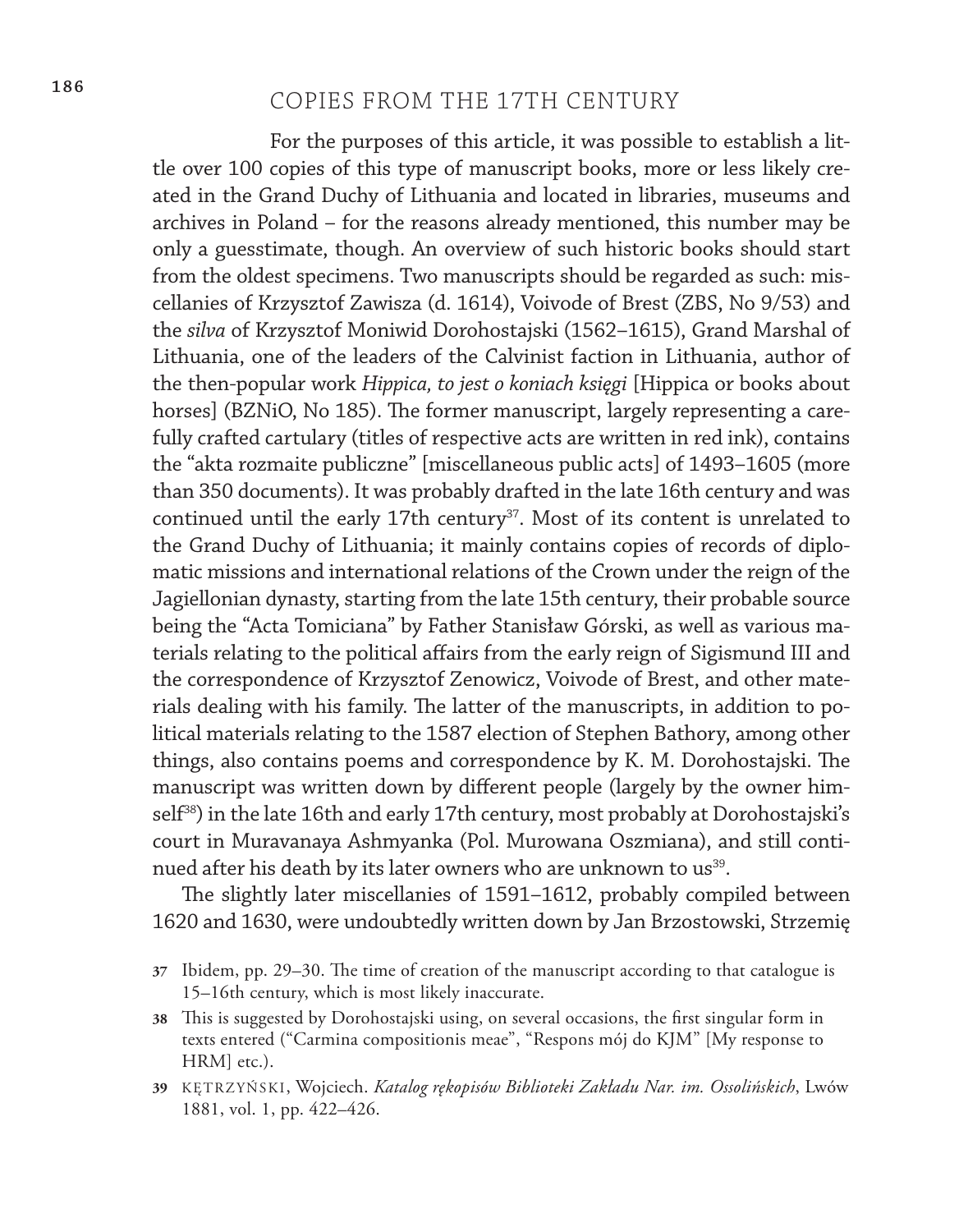coat of arms (BR, No 34), the first person in his family to move from the Voivodeship of Sandomierz to Lithuania upon acquiring the Michaliszki estate there in the Vilnius poviat in 1604<sup>40</sup>. Like the previous manuscripts, this one also contains materials relating to the affairs of the Polish-Lithuanian state as a whole (mainly the Zebrzydowski rebellion of 1606–7); however, its Lithuanian origin is unquestionable, given the inclusion of records relating to the internal affairs of the Grand Duchy of Lithuania, some of which written down in the Ruthenian language<sup>41</sup>. It is hard to determine beyond any doubt the Lithuanian provenance of the fragments of various miscellanies and respective records contained in the very interesting manuscript of the Czartoryski Library No 375 – it seems to be supported by the presence of a fragment of the chancellery book of Lew Sapieha of 1589 (pp. 157–174) and of a great number of materials relating to Lithuanian affairs, including copies of records of the *sejmik* of the Navahrudak poviat from the years 1628–1646. Similar conjectures are suggested by political miscellanies containing copies of materials from 1605–50 (BCz, No 378), as they include numerous records of the *sejmik* of the Duchy of Samogitia in Raseiniai and the correspondence of Lithuanian senators.

Miscellanies created in the *community of the* Radvilos of Biržai in the 17th century are certainly among the most precious manuscripts of that kind, due to the paramount role played by this community in the political and cultural history of the Grand Duchy of Lithuania. The first to be mentioned are miscellanies of 1620–3 (BK, No 332) containing "Diariusz wojny w Inflanciech przeciwko Gustawowi Adolfowi" [a diary of the war in Livonia against Gustavus Adolphus] of 1620–2, numerous letters from Field Hetman of Lithuania Kristupas II Radvila to the king and senators regarding the matters of the war, his speeches, military and public records, and fragments of a diary kept by Piotr Kochlewski, Radvilas's trusted secretary, clerk and political activist. The link between this manuscript and the hetman's chancellery headed by Piotr Kochlewski is undisputable in light of its contents, but even though the manuscript dates back to the 17th century, there is no certainty as to whether this is the original document created in circles close to the Radvilos or just a copy<sup>42</sup>. The same ori-

- **40** BONIECKI, Adam. *Herbarz polski*. Warszawa 1900, vol. 2, s. 191; *Słownik geograficzny Królestwa Polskiego i innych krajów słowiańskich*. ed. SULIMIERSKI, Filip [et al.], Warszawa 1885, t. 6, p. 296.
- **41** SOSNOWSKI, Maksymilian Edward, KURTZMANN, Ludwik. *Katalog der Raczynskischen Bibliothek in Posen*. Posen, 1885, vol. 1, p. 137–144.
- **42** Indeed, two very similar later copies of that manuscript are known: BK, No 331 (from the 18th century) and BR, No 195 (from the 19th century). See: Online manuscript catalogue of the Kórnik Library, <http://baza1-bis.man.poznan.pl/cgi-bin/makwww.exe?BZ=Rekopisy.>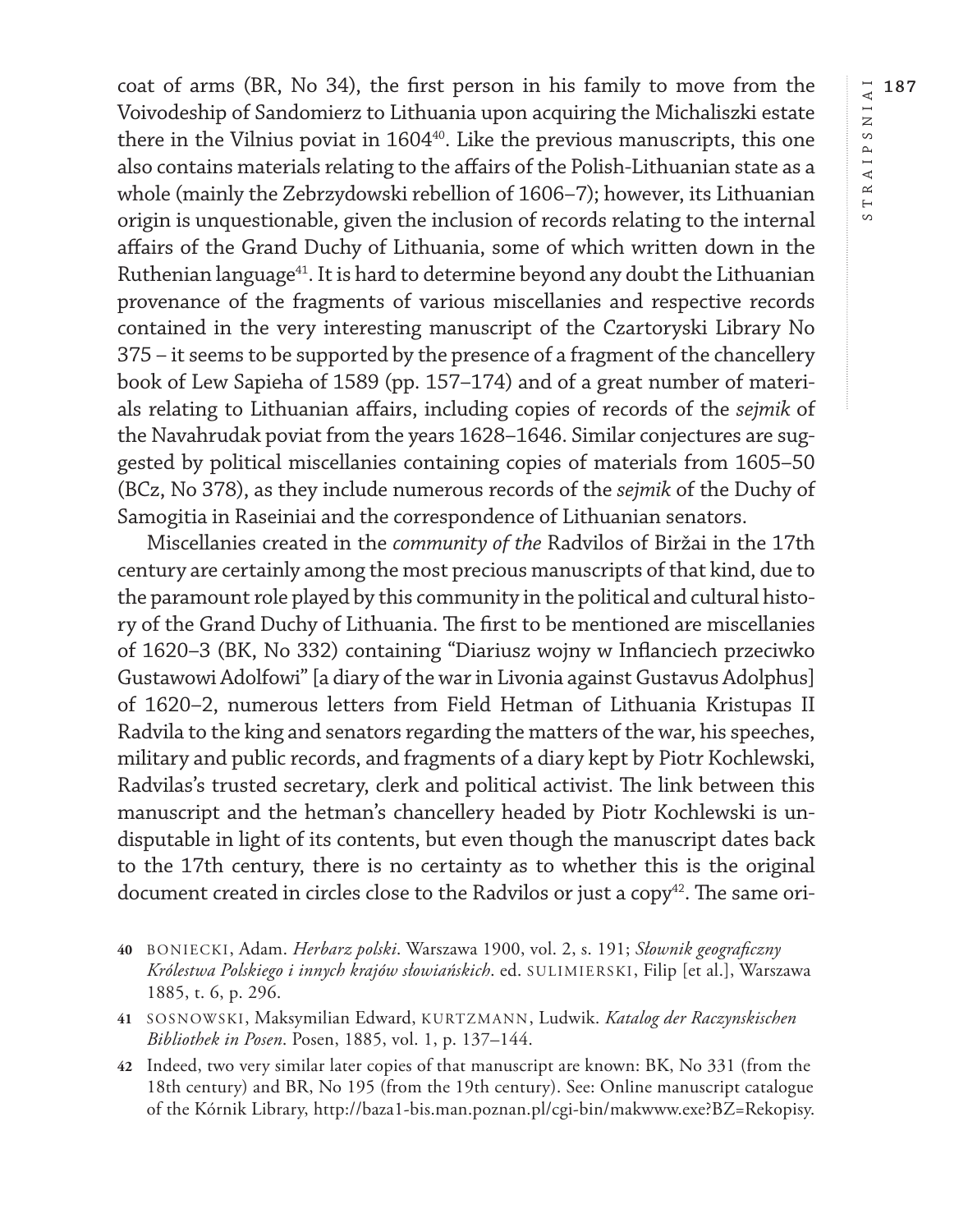**188** gin – given the presence of Piotr Kochlewski's diary – can be ascribed to the 17th century miscellanies containing copies of materials relating to the Polish-Turkish relations between 1620 and 1624 (BK, No 333). Another manuscript (or to be more precise, its much later copy dating back to more or less the first half of 18<sup>th</sup> c.) which can be linked to this community is an edition of political and literary miscellanies with copies of materials from the first half of the 17th century (BK, No 1195), later supplemented with additional materials from the late 17th/early 18th centuries<sup>43</sup>. Last, but not least, the fourth manuscript contains miscellanies with copies of materials from 1657–72 (BN, No 3092), containing, among others, a cartulary of the correspondence of Boguslavas Radvila (Pol. Bogusław Radziwiłł) and copies of various political, journalistic and literary materials. It cannot be ruled out that a famous poet and Arian, Zbigniew Morsztyn, linked to the house of the Radvilos of Biržai from ca. 1648, contributed to its creation<sup>44</sup>. It is hard to determine with absolute authority whether the manuscript was created in the 1670s in the Arian diaspora circles in the Duchy of Prussia, where Morsztyn had his permanent residence, or in Lithuania, where he stayed from time to time as one of the administrators of Liudvika Karolina Radvilaité's estate. In any case, its close connection to the Grand Duchy of Lithuania and the Radvilos circles is beyond a shadow of doubt. Last but not least, the list of manuscripts originating from these circles can be concluded with the aforementioned "manuscripta Kłokociana". Meanwhile, the closest circles of the Radziwiłł of Nyasvizh are likely responsible for the miscellanies containing copies of political materials mainly from 1607–40 (BOZ, No 855, part 2: leaves 20–433), as suggested by the presence of the private correspondence of Albertas Vladislovas Radvila (Pol. Albrycht Władysław  $Radziwif)$  and of a few other Radvilos<sup>45</sup>.

> Unfortunately, the issue of this and other manuscript books of that type created or functioning in the social circles of Radziwiłłs of Birże is entirely overlooked by JARCZYKOWA, Marola in her work *Książka i literatura w kręgu Radziwiłłów birżańskich w pierwszej połowie XVII wieku*. Katowice 1995.

- **43** Online manuscript catalogue of the Kórnik Library, [http://baza1-bis.man.poznan.pl/](http://baza1-bis.man.poznan.pl/cgi-bin/makwww.exe?BM=07&IM=12&WI=BKb01190&NU=07&DD=1) [cgi-bin/makwww.exe?BM=07&IM=12&WI=BKb01190&NU=07&DD=1](http://baza1-bis.man.poznan.pl/cgi-bin/makwww.exe?BM=07&IM=12&WI=BKb01190&NU=07&DD=1) (retrieved on 20.10.2020).
- **44** *Katalog rękopisów Biblioteki Narodowej*, series II. *Rękopisy z Biblioteki Załuskich i innych zbiorów polskich, zwrócone z Leningradu w latach 1923–1934*. ed. KUPŚĆ Bogumił Stanisław, MUSZYŃSKA, Krystyna. Warszawa, 1980, vol. 2, p. 171.
- **45** *Katalog rękopisów [Biblioteki Narodowej]*. Series III. *Zbiory Biblioteki Ordynacji Zamojskiej*. ed. SMOLEŃSKA, Barbara. Warszawa, 1991, vol. 2, pp. 161–177. According to ZACHARA (*Sylwy*, p. 305), this manuscript was written down at the court of Krzysztof II Radziwiłł,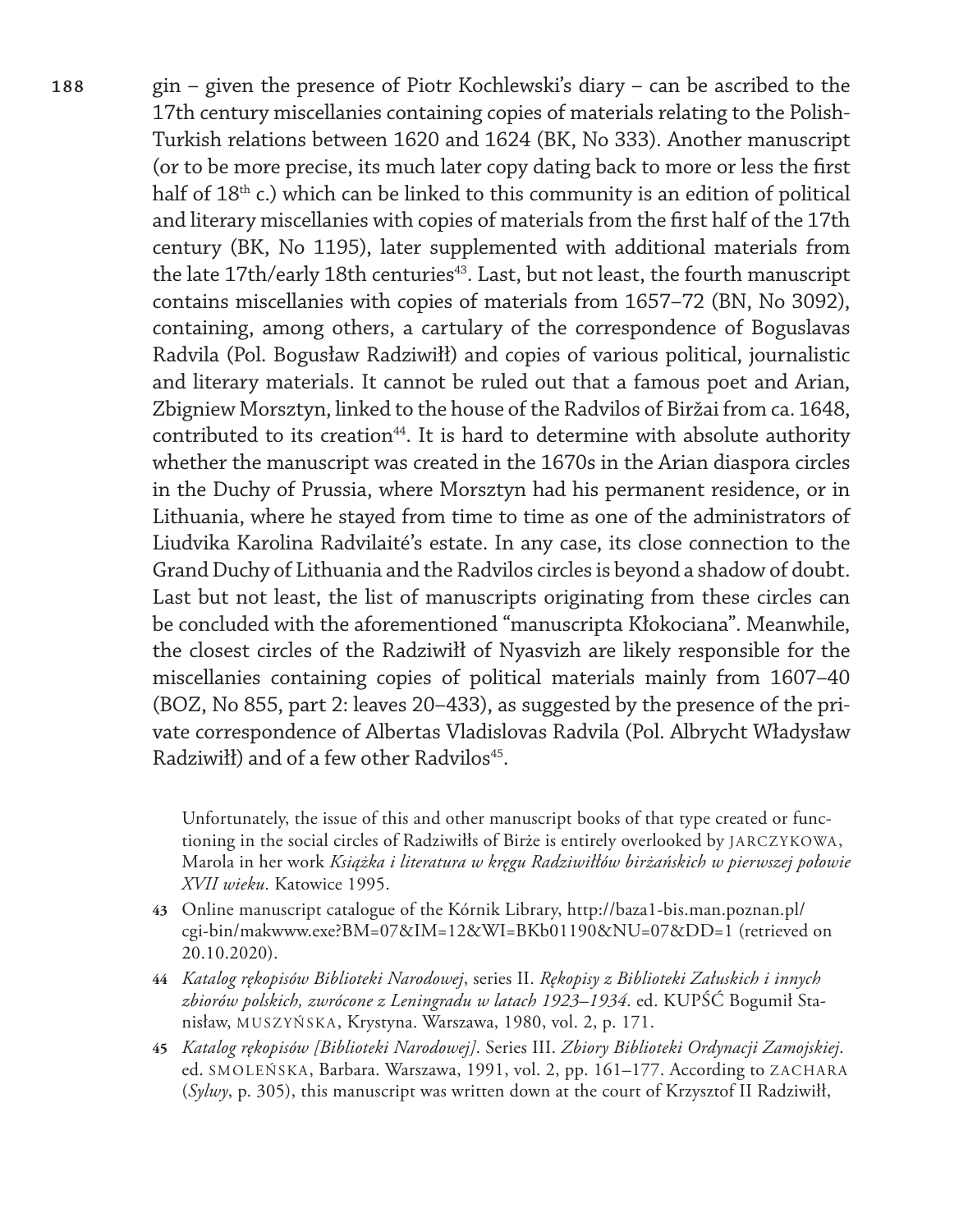RAIPSNIAI **189** STRAIPSNIAI  $\longmapsto$  $\infty$ 

Other noteworthy 17th century manuscripts include several *silvas* and miscellanies created by the common nobility, their precious nature being due to the original character of the materials collected, which bear witness to their social circulation and readers' interests. The first of them, compiled by a nobleman whose name is unknown to us, probably hailing from the Ashmyany (Lith. Ašmena, Pol. Oszmiana) poviat, contains copies of political materials (universals, letters, *sejmik* instructions and *sejm* materials) from 1551–1652 (MNK, No 160). In addition to materials strictly related to the Grand Duchy of Lithuania (deeds of incorporation of the so-called "hooded courts" – interregnum courts – of 1587, the deed of limitation of the General Tribunal, resolutions and instructions of the *sejmik* for the Ashmyany poviat for *sejm* deputies from 1632–42), partly written in the Ruthenian language, it also featured materials relating to general state affairs and to the role and significance of the noble estate, and even one political commentary piece regarding economic affairs, advocating a replacement of the privilege awarded to Gdańsk for "cechowanie angielskich i cudzoziemskich wszelakich sukien" [a privilege to stamp all English and foreign textiles with a cloth mark]. The author was most likely of protestant faith, as suggested by the political commentary pieces contained therein ("Considerationes de exceptione ichmciów pp. duchownych contra securitatem dissidentium in religione, pisane po sejmie AD 1632" [*Considerationes de exceptione* of the Reverend Lords of the Church *contra dissidentium in religione* written after the Sejm of 1632], "Głos Anonima ewangelika do Króla JMci i stanów Rzeczpospolitej na sejmie A. 1630 o wydanie mandatu KJMci [...] przeciw ewangelikom [...]" [A voice of an anonymous Protestant to His Majesty and to the estates of the Commonwealth gathered at the Sejm of 1630 to issue His Majesty's mandate  $[\dots]$  against Protestants  $[\dots]$ <sup>46</sup>. Another manuscript (APP, No 124) was written down mostly around the mid-17th century by an anonymous nobleman, probably from the Vilnius or Trakai (Pol. Troki) Voivodeship<sup>47</sup>. The manuscript, kept until the early 18th century, contains a number of materials related to the Radvila family of Biržai, such as copies of

which cannot be ruled out. One might add that also part I (pp.  $1-19$ ) with copies of materials dating back to the rule of Jan III undoubtedly originate from Lithuania.

- **46** The same political commentary pieces were included in a lost volume of the "Kłokociana" (Branicki Library in Sucha, No 38); however, these two manuscripts cannot be considered as the same.
- **47** The Lithuanian origin of this manuscript is additionally confirmed by the paper used, bearing a watermark with the name of district judge of Vilnius Marcin Giedroyć and his coat of arms.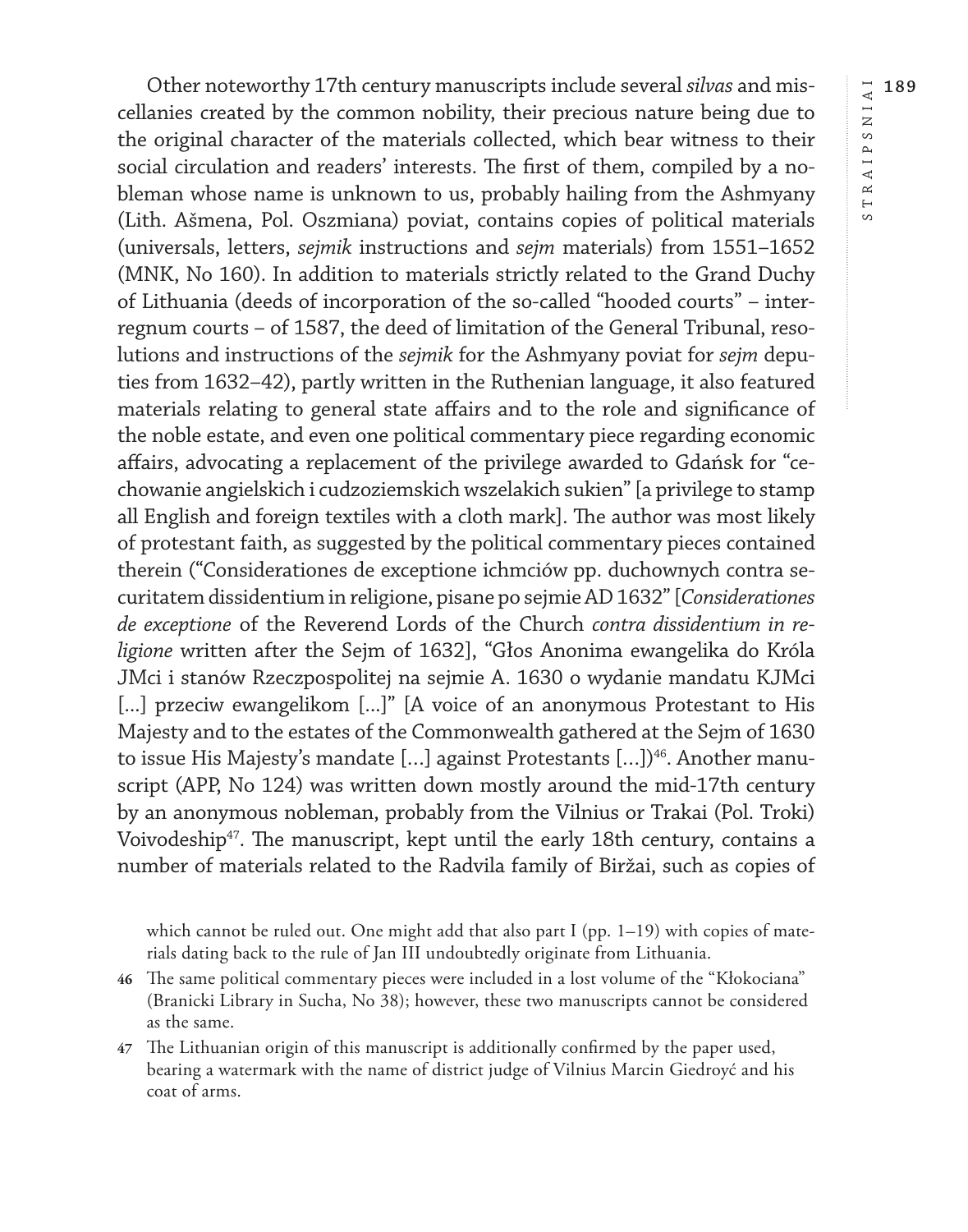**190** speeches and public letters of Jonušas (1579–1620), Lithuanian Cupbearer, Kristupas II (1585–1640), Grand Hetman of Lithuania and his son Jonušas II (1612–1655), a starost of Samogitia, poems by Daniel Naborowski – a poet linked to this branch of the Radvila family, as well as copies of many records and materials relating to political affairs, commonly found in other manuscripts of that period. It seems that the author of this manuscript too was of the Calvinist faith, as he included in his miscellanies the text of a speech delivered at the *sejm* in 1639 on behalf of dissident deputies to King Władysław IV "przeciwko inwektiwie na dissidenty [uczynionej przez] ks. biskupa chełmińskiego [Kaspra Działyńskiego]" [against the invective hurled at dissidents [by] the Bishop of Chełmno [Kasper Działyński]]<sup>48</sup>. The third manuscript, which was created in ca. 1640 and continued all the way until the late 17th century, is a *silva* written down by members of the Dobkiewicz family from the Vilnius Voivodeship (BCz, No 362, pp. 127-ca. 420), as revealed from the notes and private materials contained therein<sup>49</sup>. It contains many materials relating to the Radvilos of Biržai, such as, for example, copies of correspondence of Jonušas Radvila (Pol. Janusz Radziwiłł), Court Chamberlain of Lithuania of 1633; the author of the *silva* must have been an employee at the court in Kėdainiai (Pol. Kiejdany), considering he included copies of confidential letters of Kristupas II Radvila ("Odprawa listów do Niemiec przez pana Jerzego Greffena" [Dispatch of letters to Germany by Mr Jerzy Greffen]. Furthermore, the *silva* contained some materials relating to political events in the Grand Duchy of Lithuania, including a copy of the Act of Lithuania's surrender to Sweden in 1655.

> Among noblemen's manuscripts from the second half of the 17th century, miscellanies compiled by Stefan Franciszek Medeksza (d. 1692), deputy district judge and then district judge of Kaunas (BPAU-PAN, No 1053), clearly stand out above others. The work is known from Władysław Seredyński's edition dated 1875, so there is no need to discuss it in detail here. Suffice it to add that the most valuable materials contained therein relate to public functions performed by Medeksza, such as the diary of the proceedings personally written down by himself and other materials gathered by him on the ex-

**49** One might add that one of the Dobkiewicz, Krzysztof, was a servant of Bogusław Radziwiłł in the 1660s, but it is hard to say if he had anything to do with the creation of that silva.

**<sup>48</sup>** SEMKOWICZ, Władysław. *Przewodnik po rękopisach wilanowskich*. ed. Bańkowski, Piotr. Warszawa, 1961, pp. 110–111; NABOROWSKI, Daniel. *Poezje*. ed. DÜRR-DURSKI, Jan. Warszawa, 1961, pp. 204–205.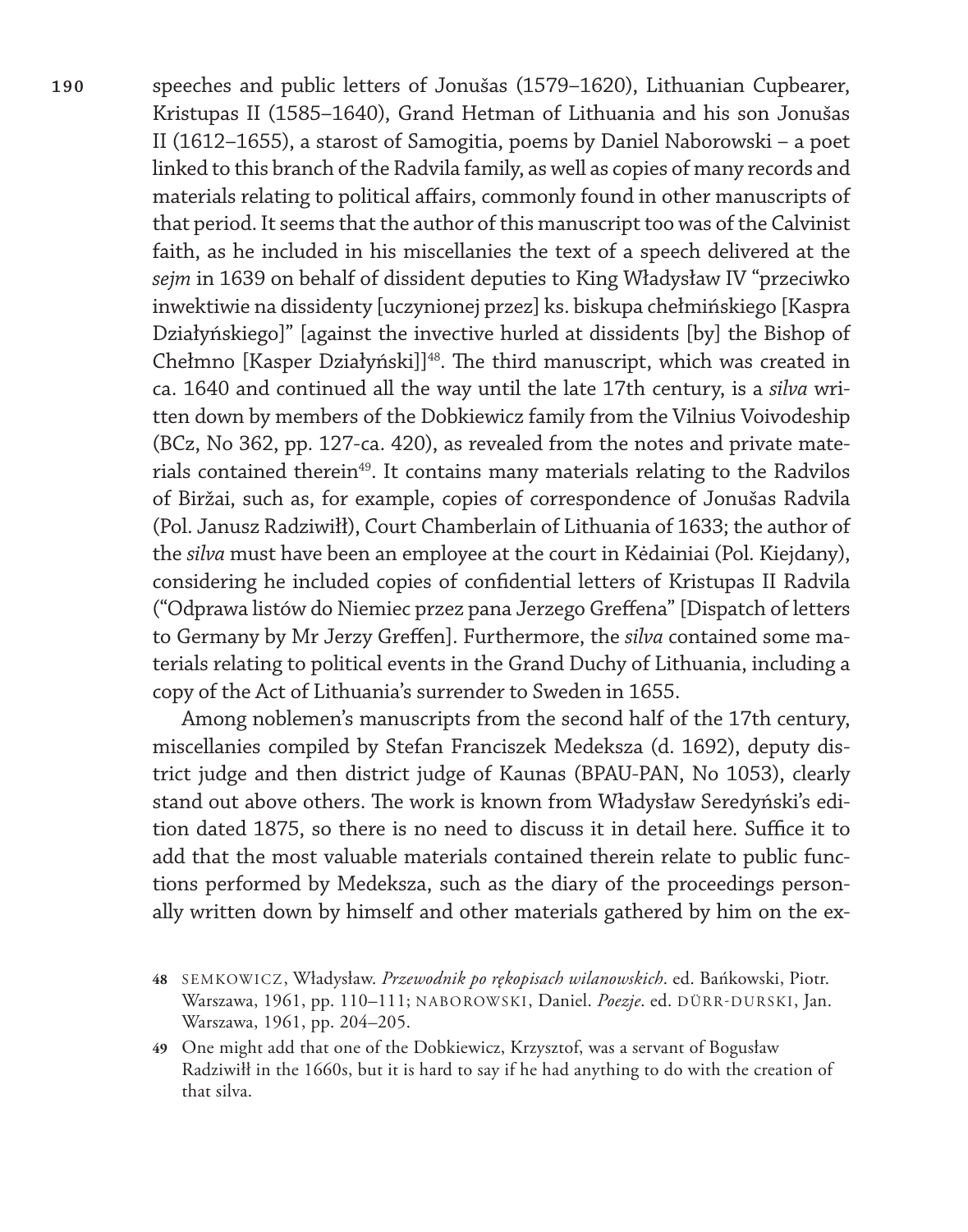traordinary *sejm* of January-March 1668, where he was a deputy of the Kaunas poviat<sup>50</sup>. Another work of significant documentary and historical value are the political miscellanies by Bogusław Kazimierz Maskiewicz (ca. 1625–83), a nobleman from the Navahrudak Voivodeship, author of a memoir and diary of 1643–49 and 1660 (published in print in 1961). They are known from a later copy dating back to the late 18th/early 19th century made at the initiative of Julian Ursyn Niemcewicz (BCz, No 1666)<sup>51</sup>, and as is the case of miscellanies by S.F. Medeksza, they are strictly related to public functions performed by Miaskowski, mainly as deputy of the Navahrudak *sejmik* to several *sejms*. They contain copies of various public records from 1661–76, their most important part being the diaries of *sejms*, apparently written down by Maskiewicz himself (abdication and convocation *sejm* of 1668, election *sejm* of 1669, election *sejm* of 1674 and coronation *sejm* of 1676), partly published in print by Julian Ursyn Niemcewicz in 1840. Much inferior in value to the abovementioned are the *silva* written down, among others, by Jan Kazimierz Kirkor, Butler of Mstsislaw (Pol. Mścisław) from the periods of 1662–83 and 1701–14 (BZNiO, No 364), and Stanisław Samuel Szemiot, Standard-Bearer of Ukmergė (Pol. Wiłkomierz), from the years  $1672 - 1673$  (BZNiO, No  $212$ )<sup>52</sup>.

The Upyté poviat in the Trakai Voivodeship is the probable origin of the typically structured *silva* from the late 17th century (BPAU-PAN, No 370) written by an anonymous Lithuanian nobleman or dignitary. It contains copies of varied political materials relating, among other things, to the interregnum of 1668–69 and to the rule of Michał Korybut Wiśniowiecki and Jan III Sobieski (such as diaries of the election *sejm* of 1669 and of the ordinary *sejm* of 1672), as well as copies of numerous private materials of the manuscript's author. However, there is no way to clearly identify the author based thereon<sup>53</sup>. Of much lesser source value is a *silva* created over several decades (ca. 1670–ca. 1735) by several generations of the Szyrma, a noble family from the Pinsk area (BZP, No R. 113)54. The nobility of the Duchy of Samogitia is represented by an

- **50** SEREDYŃSKI, Władysław. Wstęp In: *Stefana Franciszka z Prószcza Medekszy Księga pamiętnicza wydarzeń zaszłych na Litwie 1654–1668*. ed. SEREDYŃSKI, Władysław. Kraków, 1875, pp. VII–XVII.
- **51** KUTRZEBA, Stanisław. *Catalogus codicum manu scriptorum Musei Principum Czartoryski Cracoviensis*, Cracoviae 1908–1913, vol. 2, pp. 355–356.
- **52** KĘTRZYŃSKI, *Katalog...*, Lwów 1886, vol. 2, pp. 429–431.
- **53** MATWIJÓW. *Zbiory materiałów...*, s. 246.
- **54** For a detailed discussion of that *silva* see ZACHARA, Maria. Silva rerum Szyrmów. *Odrodzenie i Reformacja w Polsce*, 1981, vol. 26, pp. 161–177.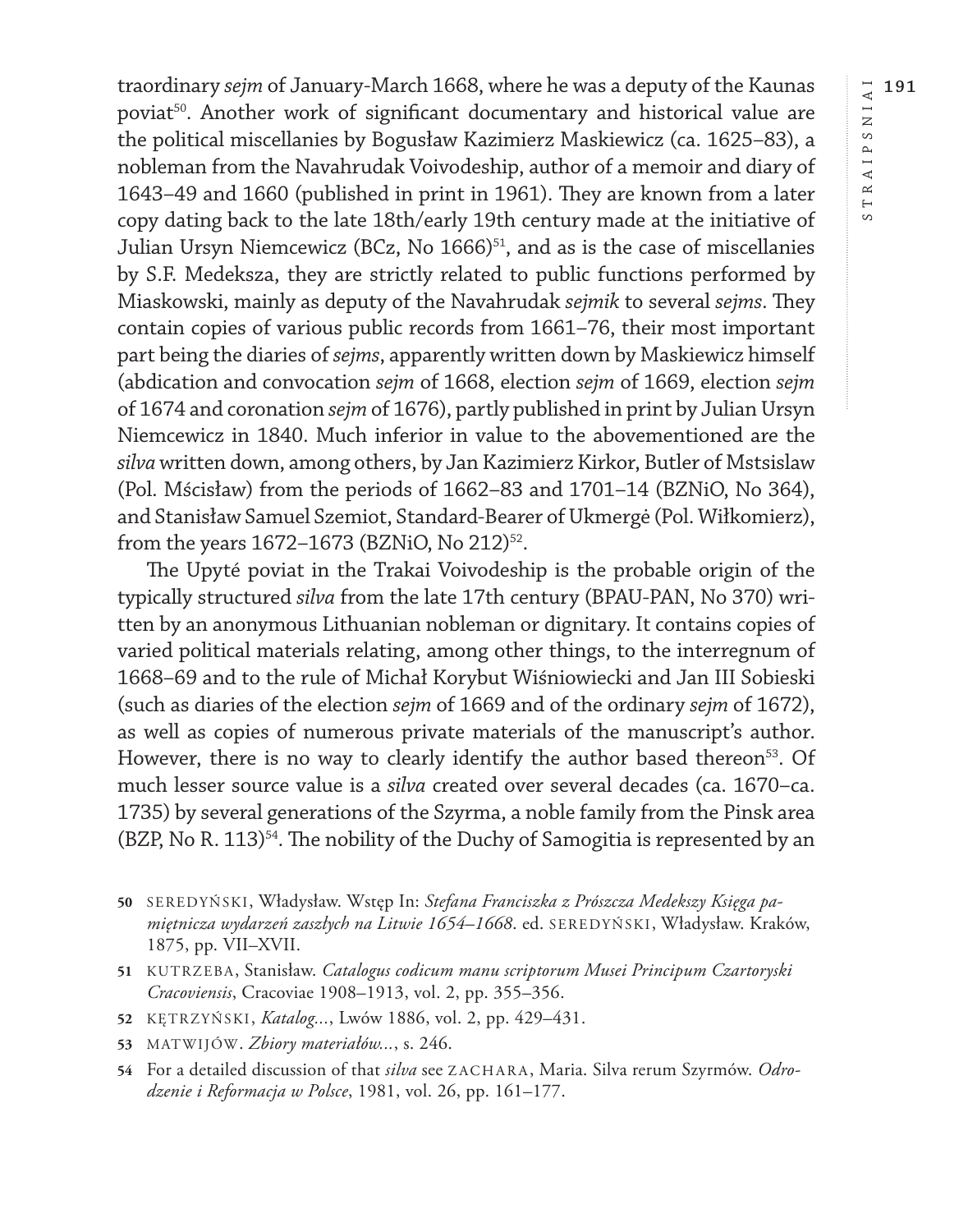**192** anonymous *silva* containing copies of political materials from 1721-68 (BK, No 436) – its provenance from that territory is suggested by the numerous *sejmik* and other records originating from that area. It is possible that it was authored by members of the Billewicz family, a small part of whose correspondence and family materials is included in the manuscript<sup>55</sup>.

> Another riddle is in the authorship and place of origin of the manuscript titled "Silva rerum variarum in publico Poloni, orbis theatro nostris temporibus collectarum ex variis scriptis dictisque virorum illustrissimorum Anno Domini 1679 huic libri insitarum" containing copies of materials from 1665– 1720 (BOZ, No 1176). Its Lithuanian provenance is highly likely in light of the numerous documentation contained therein relating to the Grand Duchy of Lithuania, and given that the manuscript later belonged to the library of Jonas Frederikas Sapiega (Pol. Jan Fryderyk Sapieha) in Kodeń. The manuscript, or at least its first part dating back to the late 17th century, was created in noble circles, written down by an anonymous land official who can be seen as a client of the Pac family first, and after 1684 of the Sapiegas, as suggested by the choice of materials relating to the activities of both those families<sup>56</sup>. However, in terms of documentary value, it is surpassed by miscellanies from the last years of Jan III Sobieski's rule (MNK, No 213). Its substantial part was probably written down between 1694 and 1697 in the close entourage of Kazimieras Jonas Sapiega (Pol. Kazimierz Jan Sapieha), Grand Hetman of Lithuania, perhaps by a chancellery clerk, as in addition to the wealth of public life materials it contains copies of the Hetman's foreign correspondence (not to be found in the public domain) and chancellery form templates (i.e. titles of address used in letters, and templates for documents issued at the chancellery) as well as copies of materials relating to the notorious dispute between the Sapiegos and the Radvilos over the Neuburg estates, formerly owned by Liudvika Karolina Radvilaité, Electress of Pfalz-Neuburg.

> Collections created among Lithuanian dignitaries are characterized by a wealth of materials held. These include miscellanies with materials from 1655– 92 (BCz, No 425), written down in the closest entourage of Kazimieras Mykolas Pacas (Pol. Kazimierz Michał Pac), Grand Notary of Lithuania and a Knight of Malta, notorious for causing the *sejm* of 1702 to be dissolved, as indicated by the inclusion of materials relating to his public activity. Equally high source

**<sup>55</sup>** Online manuscript catalogue of the Kórnik Library, [http://baza1-bis.man.poznan.pl/](http://baza1-bis.man.poznan.pl/cgi-bin/makwww.exe?BM=07&IM=12&WI=BKb00419&NU=18&DD=1) [cgi-bin/makwww.exe?BM=07&IM=12&WI=BKb00419&NU=18&DD=1](http://baza1-bis.man.poznan.pl/cgi-bin/makwww.exe?BM=07&IM=12&WI=BKb00419&NU=18&DD=1) (dostęp 20.10.2020).

**<sup>56</sup>** ZACHARA, p. 304.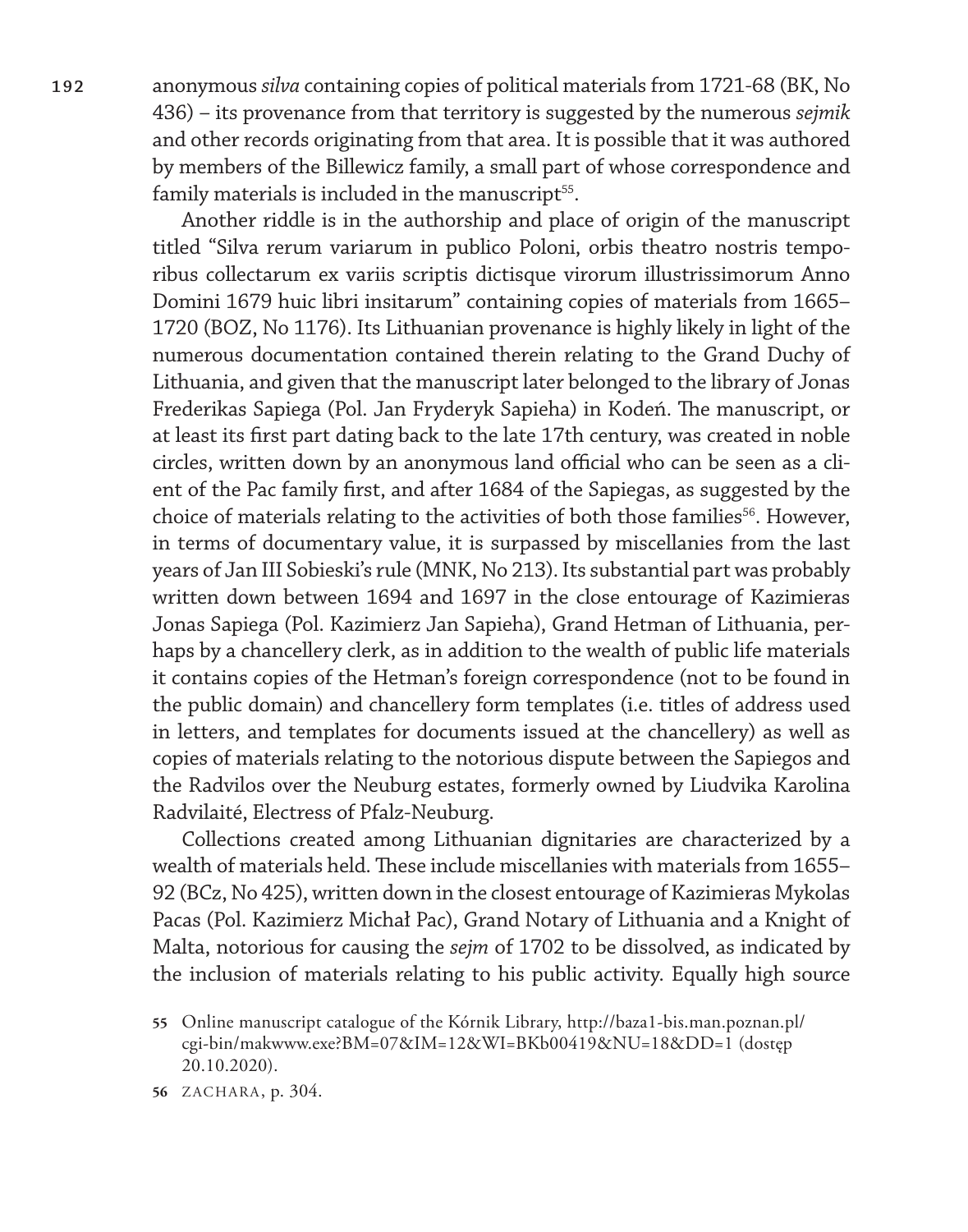value should be attributed to the two *silvas* of Krzysztof Stanisław Zawisza, a memoirist, Voivode of Minsk from 1720 (BZNiO, No 348; BPAU-PAN, No 656) containing copies of materials from 1634–1748, relating mainly to political affairs of the whole Polish-Lithuanian Commonwealth. It should be added that both texts, rather than being Zawisza's original manuscripts are their slightly later copies, continued by his successors until as late as the mid-18th century<sup>57</sup>. Strictly public matters are discussed in cartularies of records relating mostly to the Polish-Muscovite relations from ca. 1605 to ca. 1680 and sometimes supplemented with copies of materials relating to the internal affairs of the Grand Duchy of Lithuania (BCz, No 2101-2104, 2108, 2111-2113, perhaps also ABŁ, No 498). They were created for the purposes of Cyprian Paweł Brzostowski (d. 1688), Referendary of Lithuania, and in his last years a Castellan and Voivode of Trakai, from 1658 – a regular participant of diplomatic negotiations between the Commonwealth and the Muscovite state. Hence, in their case, we are dealing with an example of manuscript books strictly related to the author's professional activity and thus bordering on archival documentation.

The clerk community of the Grand Duchy of Lithuania is the possible source of several other collections of public life materials. They include, among others, miscellanies with copies of numerous political materials from 1694–98 (ZBS, No 41/55), most likely written down in the Grand or Little Chancellery of Lithuania, and a private cartulary of the records of Lithuanian confederation of 1734–35 (ZBS, No 102/123), written down by the secretary of that confederation, Antoni Korsak, Steward of Polatsk (Pol. Połock), and later continued by other people as a typical *silva*.

### COPIES FROM THE FIRST HALF OF THE 18TH CENTURY

The scale of opportunities to access public materials, offered to those working at a state chancellery and at a large magnate's court, is best exemplified by manuscripts created at the Radvilos courts in Nyasvizh and Biała Radziwiłłowska (present-day Biała Podlaska) by Kazimierz Złotkowski (ca. 1667–1734), the Butler of Sieradz, a trusted chancellery official ("secretary of the great seal") of Chancellor Karolis Stanislovas Radvila from the late 17th century until 1719 and meanwhile also a likely personal secretary of the latter, and later administrator of an estate for his widow, Ona Kotryna Sanguškaitė $\overline{\phantom{a}}$  $\circ$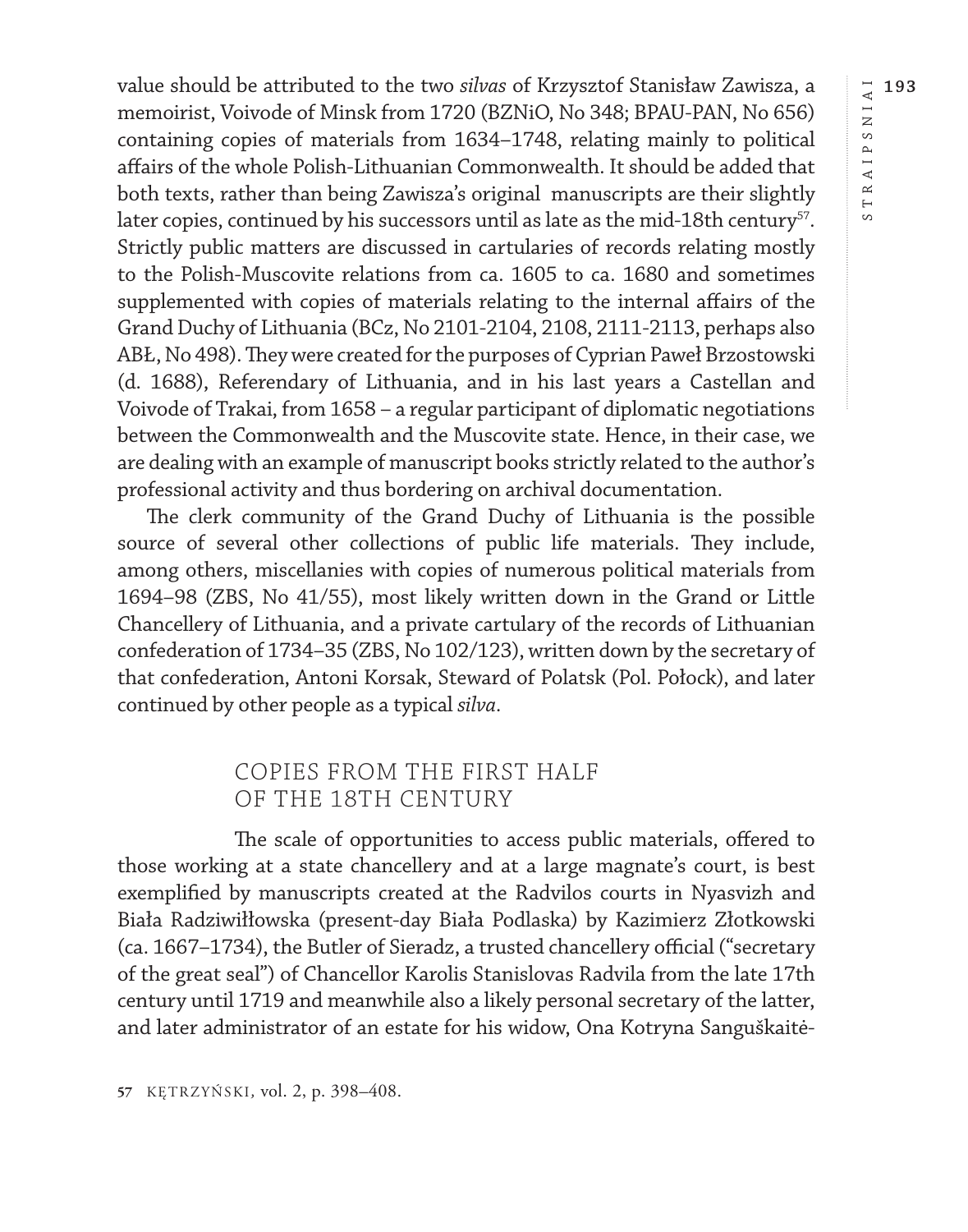**194** Radvilienė (Pol. Anna Katarzyna Radziwiłłowa, née Sanguszko). The biography and activity of this nobleman from White Ruthenia is relatively well-known thanks to the research by Andrzej Rachuba<sup>58</sup>; less known is his extensive manuscript writing activity spanning about 30 years, during which he created no fewer than 6 manuscript books with public life materials – their list is known from the certificate of transferring those manuscripts to the Nâsvìž archives upon his death in 1734<sup>59</sup>. He wrote down at least three of them when working at the Lithuanian Chancellery. These are as follows: 1) manuscript with copies of materials from 1702–5 (AR, sec. II, No 44); 2) manuscript with copies of materials from 1655–1718 (AR, sec. VI, No II-51, in which materials from 1712– 18 were already entered by other people); and 3) manuscript with copies of materials from 1699–1703 (AR, sec. VI, No II-51a). Except for Złotkowski's few private documents, they represent the type of highly specialised miscellanies, characterised by a careful and expert choice of contents relating exclusively to public matters.

> Other manuscripts are more varied in nature, which was probably due to the fact that in 1719 Złotkowski ceased to work at the Lithuanian Chancellery following the death of his employer. The type of a private cartulary of chancellery records combined with a private notebook intended for recording different information is represented by "Zbiór różnych pism i wiadomości publicznych rzeczy tyczących się" [Collection of miscellaneous letters and notices relating to public matters] written down successively by Złotkowski and other people in ca. 1710– 34 (AR, sec. II, No 45), containing, in addition to copies of public records ordered according to the dates in which they were received by the Great Chancellery of Lithuania between 1712 and 1717, copies of books and notes to the Radvilos' genealogy of 1734. Similar in nature to a typical *silva*, two volumes of miscellanies with copies of public materials dated 1717–29 (AR, sec. VI, No 54) and 1718–19 (BR, No 95) feature important documents of nationwide significance, partly originating from the records of the Grand Chancellery of Lithuania, placed by Złotkowski alongside sermons, Radvilos' genealogy, excerpts of scientific literature, epitaphs, occasional works etc. Incidentally, Złotkowski's handwriting can be also found in two other miscellanies: the one with copies of materials from ca. 1682–1701 (AR, sec. II, No 27) and the one with copies of materials of 1688–93 (BK, No 390; copy AR, sec. II, No 29); the variety of handwriting to be found

**<sup>58</sup>** RACHUBA, Andrzej. *Kazimierz Antoni Złotkowski, uczony sługa Radziwiłłów*. In *Mahnatski dvor i satsyyal'naye wzayemadzyeyannye (XV–XVIII stst.). Zbornik navukovykh prats.* ed. YANUSHKYEVICH, Andrey Mikalayevich. Minsk, 2014, pp. 412–420.

**<sup>59</sup>** MATWIJÓW. *Zbiory materiałów...*, pp. 282–283 and footnote no 260.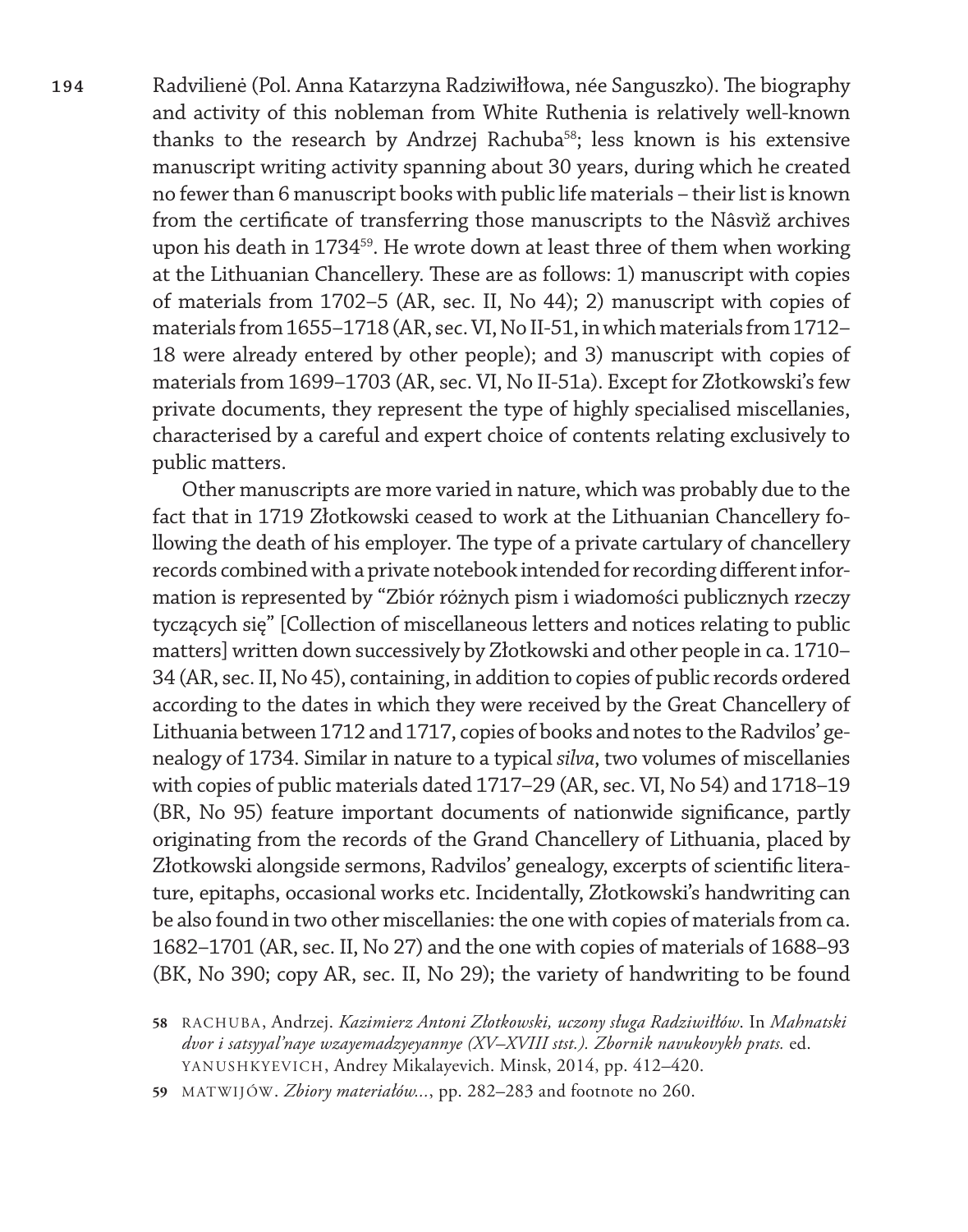there makes it impossible to qualify them beyond any doubt as his own authorial manuscripts. As is the case of many other manuscripts created in Lithuania, all of Złotkowski's manuscripts – except for the manuscript from the Radziwiłł Archives No 45 – contain predominantly materials relating to the affairs of the Crown; Lithuanian materials most often surface in the context of K.S. Radvila's activity, such as, for example, his universals, responses to Lithuanian *sejmiks*' delegations, official correspondence.

The type of specialised miscellanies, strictly oriented to gathering exclusively public life materials and containing no private materials, is represented by many other manuscripts dating back to the first half of the 18th century. This is the case of miscellanies containing copies of materials from 1701–7 (BCz, No 536, a slightly later and of lesser quality copy BCz, No 3059, though also made in Lithuania) – the choice of materials relating to the political life of the Grand Duchy of Lithuania (to which lists related to the Lithuanian Tribunal were added) leaves no doubts as to its Lithuanian origin. The modestly sized miscellanies containing copies of political materials from 1701–3 (BOZ, No 1105) are similarly homogenous.

This type of miscellanies is also present among the many manuscript books held in the Archives of the Radvilos of Nyasvizh, most probably collected successively from the mid-17th century<sup>60</sup>. As previously mentioned, these books ended up in Warsaw together with the "political" part of those archives. It can be hypothesised that most of them were created in Radziwiłł family residences or compiled in other localities of the Grand Duchy of Lithuania at the family's request. The number of these books can be estimated at ca. 30-35 copies<sup>61</sup>, obviously not including the books which are known for certain or can be assumed to have originated in the Crown, books relating to Radvilos' private affairs or related to the administration of their land estates, and the abovementioned Złotkowski's manuscripts. It should be also added that some of them are duplicated, which may be explained by the establishment of the library in Biała in

- **60** They were held for a long time in the Nyasvizh library (until ca. 1750 whereupon they were moved to the archives), as attested by 17th century annotations "Ascriptus cathalogo bibliothecae arcis Nesvisiensis" preserved on some of them (e.g. on a cartulary of records of the negotiations regarding a European alliance against Turks in 1595 and 1596, BK, No 310). Unfortunately, manuscript books of this type from the Radvilos Archives have not to date received either detailed catalogue descriptions or a scientific discussion, except only for a collection of *sejm* diaries (JANKOWSKI, Rafał. Diariusze w tzw. Archiwum Warszawskim Radziwiłłów. *Archiwa – Kancelarie – Zbiory*, 2005, vol. 1, pp. 45–85).
- **61** They form the core part of Sections II (ca. 20–25 copies) and VI (ca. 10 copies).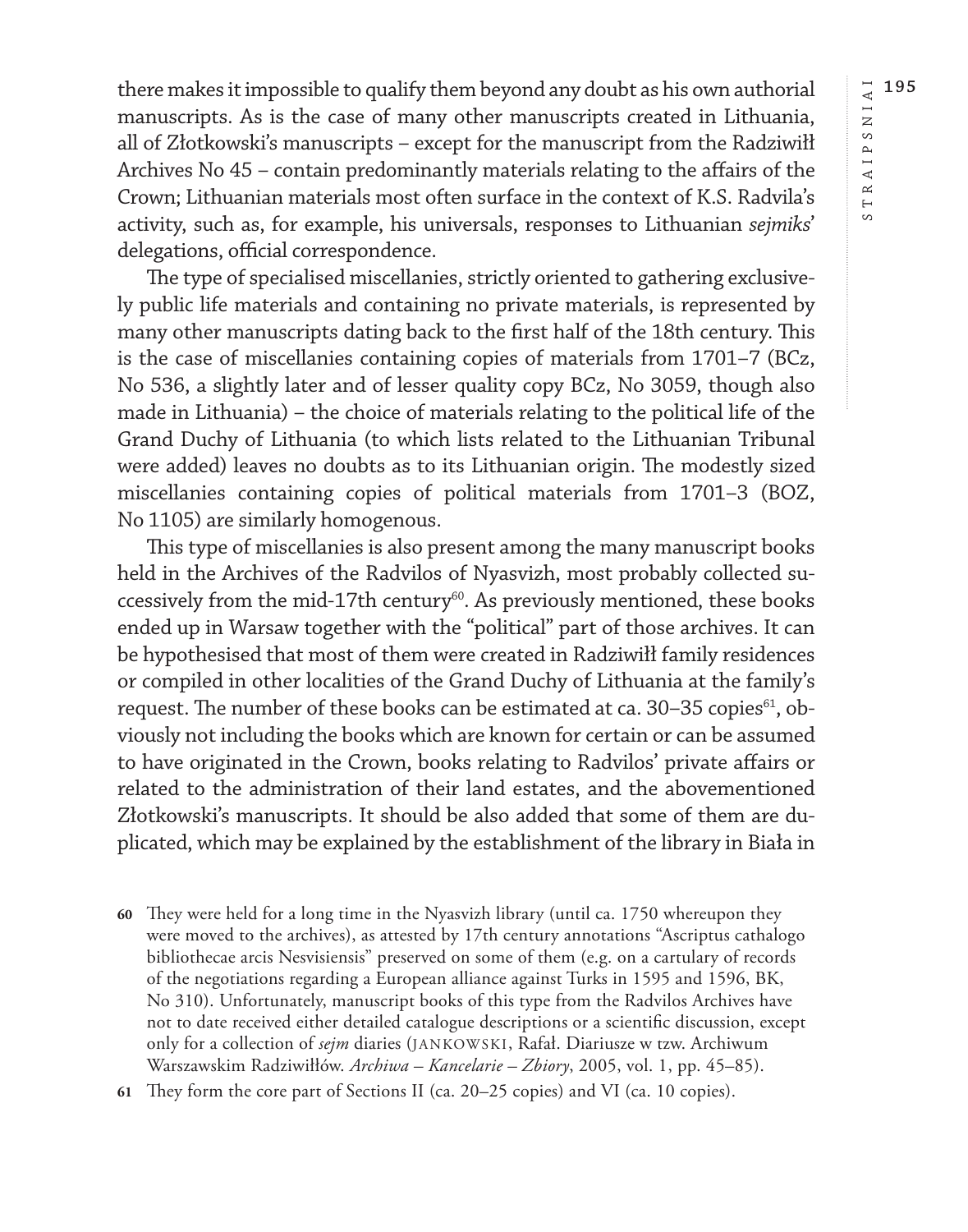**196** 1719 by Ona Kotryna Sanguškaitė-Radvilienė. As for the time of their creation, the oldest ones probably date back to the first half of the 17th century (e.g. AR, sec. II, No 1, 3 and 12), the last ones probably to ca. 1770–80 (AR, sec. II, No 36; AR, sec. VI, No II-77). It seems, however, that some of the manuscripts, probably dating back to the first half of the 18th century and containing copies of materials from the first half of the 17th century, are not originals but copies of older manuscripts executed to preserve their contents, as the originals had been damaged or worn out by use (inter alia AR, sec. II, No 13).

> As a detailed discussion of those manuscripts goes beyond the scope of this article, I will focus on providing their basic characteristics. Most of them represent the type of homogenous cartularies made more or less according to a plan by professional scribes. In one case (miscellanies with copies of materials dating back to the rule of the Vasa kings and that of Michał Korybut Wiśniowiecki, AR, sec. II, No 22) we have direct evidence of that – the names of a dozen scribes involved in its copying feature on top of pages in respective quires. It should be added that this group of manuscripts is supplemented with collections of loose records, both in the form of bound books (inter alia AR, sec. II, No 41 and 58) and, most commonly, unbound fascicles (so called loose documents of section II). In terms of documentary value of the materials they contain, the books should be highly appreciated. By way of example, we can mention here the very carefully and expertly executed cartulary of materials relating to the Tarnogród confederation from 1715–16 (AR, sec. VI, No II-52), probably created based on archival records of the confederation itself, and partly based on records from the Radvilos archives. Understandably, given the political significance of the Radvilos family, materials contained in those manuscripts relate to the public life of the Commonwealth as a whole. Among manuscripts broadly dealing with Lithuanian matters, one can indicate, e.g., miscellanies containing materials from 1695–99 (AR, sec. II, No 32 and a copy ibidem, No 34), which, as suggested by the choice and contents of the materials, were probably created in the late 17th and early 18th centuries, not in the Radvilos circles but those of the Sapiegos.

> In addition to those manuscripts, the Radvilos courts in Biała and Nyasvizh also collected immense holdings of public life materials of the *silva* format, where, alongside these materials, all sorts of documentation of diverse nature was entered, including documents relating to the private affairs of the Radvilos – such is the nature of manuscripts including "Miscellanea variorum scriptorum et gestorum tam in Regno Poloniae quam M[agno] D[ucatu] L[ithuani]ae" with copies of materials mainly from 1717–46 (AR, sec. II, No 51) and a voluminous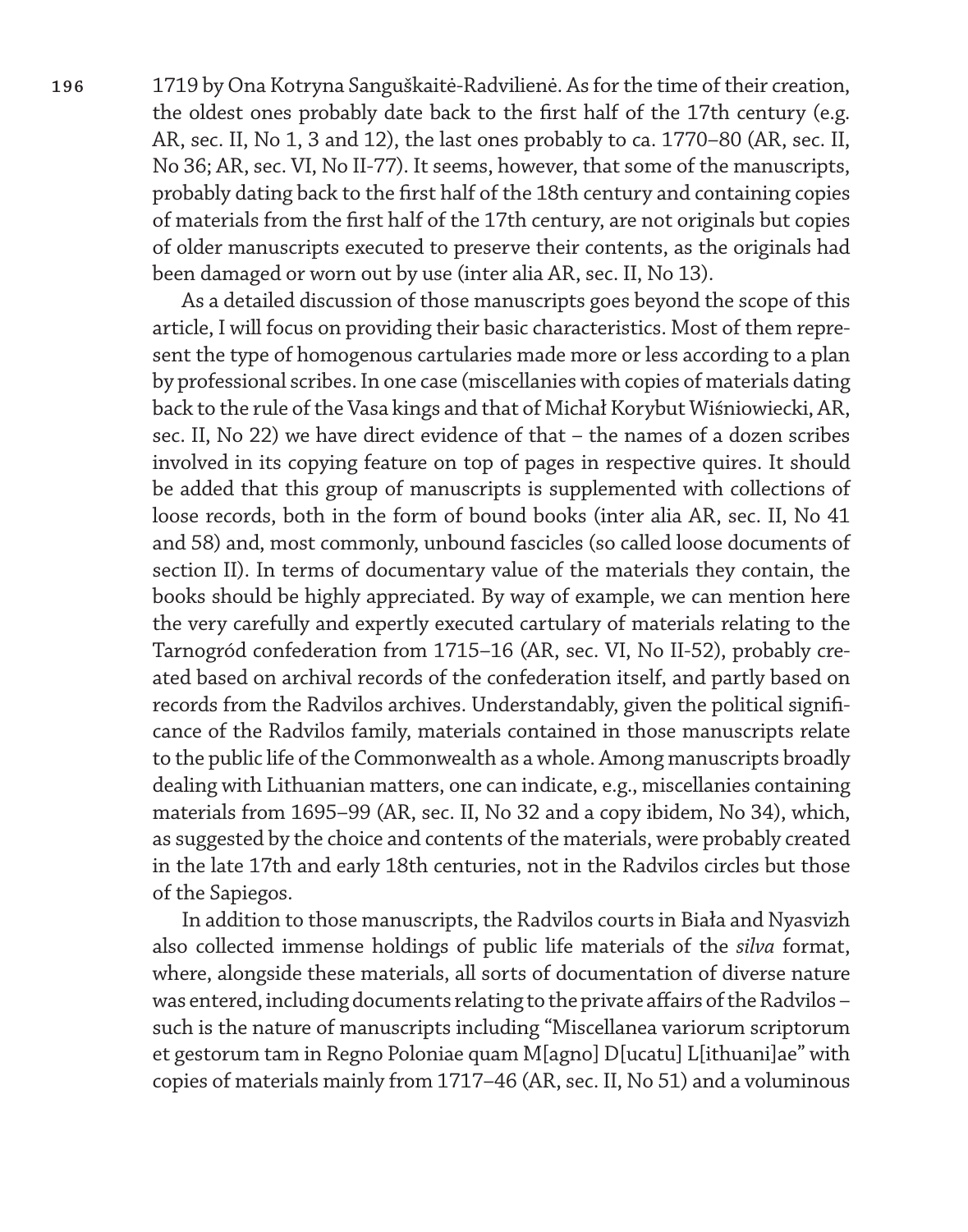*silva* (ca. 435 documents) with copies of materials from 1750–57 (AR, sec. II, No 46) which is a follow-up to the latter.

## COPIES FROM THE SECOND HALF OF THE 18TH CENTURY

Manuscript books created in the second half of the 18th century appear to be the least interesting, which seems to be due, to a certain extent, to their standardised production and unified contents resulting from the reproduction of materials that were commonly available in the public domain at the time. Of this nature are the political and literary miscellanies from 1763–77 (mainly from 1767 and 1775–76 (BOZ, No 639), probably compiled for or by Mykolas (Pol. Michał) Butler, the starost of Prienai (Pol. Preny), as suggested by the poems added at the end of the manuscript about himself and his daughter Franciszka on the occasion of her marriage to Jerzy Radziwiłł in Prienai in 1778<sup>62</sup>. The same can be said of the miscellanies compiled by Father Marian Stecewicz, Prior of the Carmelite monastery in Mahilyow (BZNiO, No 12770) – this one, in addition to copies of very numerous political materials mainly from 1765–73 and known from other similar manuscripts, features some copies of speeches delivered by deputies at the Lithuanian tribunal, Polish and French literary works, the correspondence of the manuscript's author, and all kinds of "sundries"63. Also of Lithuanian provenance, with respect to the place they were written down, Hanuta (at present Ruchytsa) in the Vilnius poviat, are the modestly-sized miscellanies by Antoni Skarżyński titled "Zbiór mów różnych w czasie dwóch sejmów ostatnich roku 1775 i 1776 mianych" [Collection of different speeches delivered at the last two sejms of 1775 and 1776] (BK, No 910)<sup>64</sup>.

- **62** *Katalog rękopisów [Biblioteki Narodowej]*. Series III..., pp. 114–118. Nothing is mentioned about this manuscript by the editors of the alleged M. Butler's travel diary from 1779– 1780, see *Butlerio kelionės į Italiją ir Vokietiją 1779–1780 metais dienoraštis* = *Dziennik podróży Butlera do Włoch i Niemiec w latach 1779–1780*. ed. CHORĄŻYCZEWSKI, Waldemar, PACEVIČIUS, Arvydas, ROSA, Agnieszka. Vilnius, 2013.
- **63** *Inwentarz rękopisów Biblioteki Zakładu Narodowego im. Ossolińskich we Wrocławiu*. ed. FASTNACHT, Adam. Wrocław 1966, vol. 3, pp. 456–474. The inscription on the back of the manuscript "Manuskrypt X. M. S. S. T. M. K. 1769", which the catalogue fails to decipher, can be safely interpreted as: Manuskrypt ks. Mariana Stecewicza świętej teologii magistra, karmelity [Manuscript of Father Marian Stecewicz, Master of Sacred Theology, Carmelite].
- **64** Online catalogue of the Kórnik Library [http://baza1-bis.man.poznan.pl/cgi-bin/makwww.](http://baza1-bis.man.poznan.pl/cgi-bin/makwww.exe?BM=07&IM=12&WI=BKb00909&NU=02&DD=1) [exe?BM=07&IM=12&WI=BKb00909&NU=02&DD=1](http://baza1-bis.man.poznan.pl/cgi-bin/makwww.exe?BM=07&IM=12&WI=BKb00909&NU=02&DD=1) (retrieved on 20.10.2020).

**197**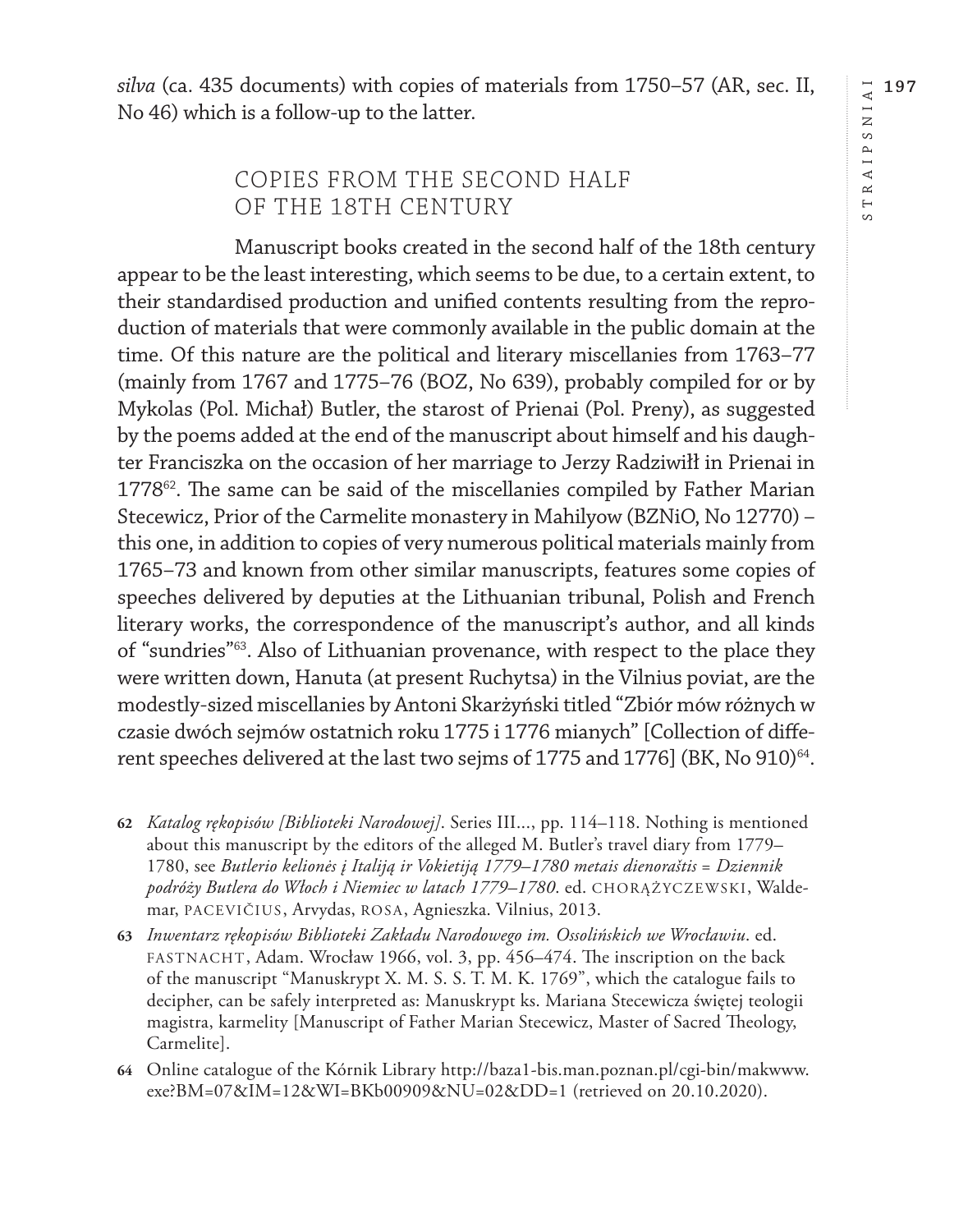**198** That latter manuscript, as well as a couple of others, can be possibly linked to the entourage of the Oginskiai family, especially Tadas (Pol. Tadeusz, 1712– 1783), Castellan and from 1770 Voivode of Trakai, and Mykolas Kazimieras (Pol. Michał Kazimierz, 1730–1800), Voivode of Vilnius and from 1768 Grand Hetman of Lithuania, whose residence in Slonim became a major centre of cultural life. This is suggested by their private materials included in those manuscripts (correspondence, poems, occasional speeches). In terms of contents, these manuscripts represent the period's favourite potpourri of contents and genres, combining ample public life materials with occasional literary materials and texts on various topics. Two of those manuscripts were authored by Tadeusz Kajetan Szawernowski in 1769 (BK, No 924) and Jan Sawicki in 1783  $(BK, No 906)^{65}$  – one can even surmise these were officials (clerks?) in Ogiński family's employment. As for the third manuscript, created ca. 1755–65 (BZNiO, No 2788), we do not have such certainty as to where they were written and by who; they can only be hypothetically linked to Stanisław Russel, Clerk and from 1763 Deputy Starost of Upytė. The above comments also apply to the miscellanies compiled in the entourage of Adam Chmara (1720–1805), Voivode of Minsk, containing copies of materials dating back to the rule of August III and Stanisław August Poniatowski (BKUL, No 644; BJ, No 6214), where, alongside ample political materials particularly relating to the events of 1767, we also find occasional poems and other materials<sup>66</sup>.

> A different case is that of miscellanies created, most probably, in the entourage of Sapiehas of the Ruzhany (Pol. Różana) line ca. 1750–70 and based almost exclusively on materials from their family archives in Ruzhany. Materials contained therein date back all the way to the first half of the 17th century, representing the type of history-themed miscellanies (BOZ, nr 931 i 1217). Another manuscript book originating from these circles is a cartulary of letters and *sejm* speeches dating back to the rule of king August III and Stanisław August (BOZ, Np 906), especially the correspondence of the Vice-Chancellor of Lithuania Mykolas Antanas Sapiega (Pol. Michał Antoni Sapieha), mainly with Lithuanian senators and dignitaries. However, the source value of the manu-

- **65** Online catalogue of the Kórnik Library [http://baza1-bis.man.poznan.pl/cgi-bin/makwww.](http://baza1-bis.man.poznan.pl/cgi-bin/makwww.exe?BM=07&IM=12&TX=&NU=17&WI=BKb00890) [exe?BM=07&IM=12&TX=&NU=17&WI=BKb00890](http://baza1-bis.man.poznan.pl/cgi-bin/makwww.exe?BM=07&IM=12&TX=&NU=17&WI=BKb00890) i [http://baza1-bis.man.poznan.](http://baza1-bis.man.poznan.pl/cgi-bin/makwww.exe?BM=07&IM=12&TX=&NU=16&WI=BKb00909) [pl/cgi-bin/makwww.exe?BM=07&IM=12&TX=&NU=16&WI=BKb00909](http://baza1-bis.man.poznan.pl/cgi-bin/makwww.exe?BM=07&IM=12&TX=&NU=16&WI=BKb00909) (retrieved on 20.10.2020)
- **66** See *Inwentarz rękopisów Biblioteki Jagiellońskiej nr 6001–7000*, part 1. ed. JAŁBRZYKOWSKA, Anna, ZATHEY, Jerzy. Kraków,1962, pp. 117–118 (incomplete description, overlooking most public life materials contained in this manuscript).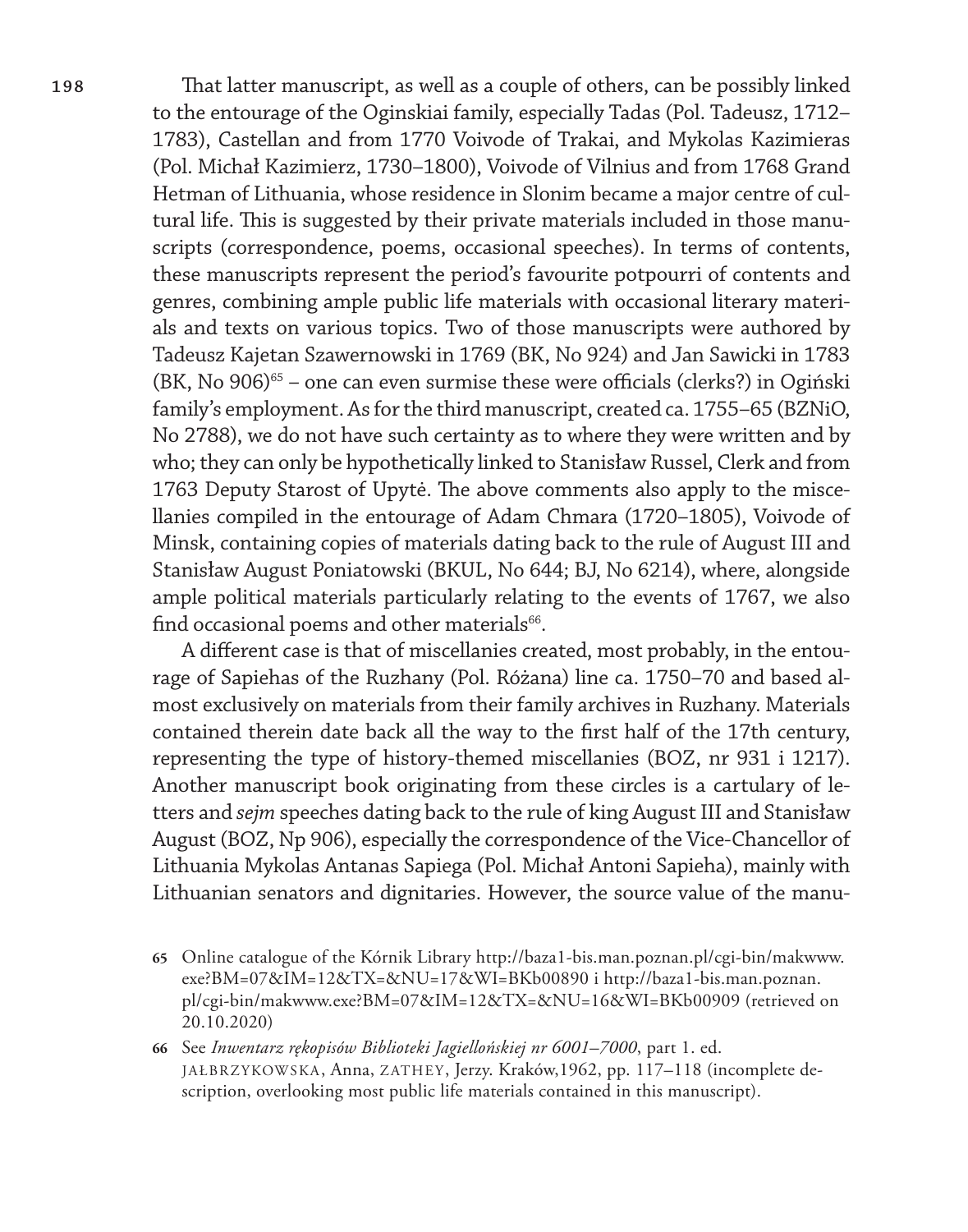RAIPSNIAI **199** STRAIPSNIAI  $\overline{\phantom{a}}$  $\circ$ 

script is limited, as it was created mainly as a model of good style, which is why letters contained therein were often entered without including dates and their authors' names<sup>67</sup>.

### FINAL REMARKS

To conclude, one may venture the opinion that manuscript books located in Poland – holdings of public life materials of Lithuanian origin – are a relatively representative sample of their entire output in the Grand Duchy of Lithuania. It allows to draw a few conclusions of a more general nature. The most striking finding is the lack of specialised manuscript "source publications" among them. Given the latter were created in the Crown, as it appears, mostly in the circles of officials employed at central state chancelleries, this seems to point to a weaker development of central chancelleries of the Grand Duchy of Lithuania. It may be probably explained by the dominant role of Crown Chancelleries in the state administration, which was the reason why they, rather than Lithuanian Chancelleries, attracted the most numerous and best qualified clerical staff<sup>68</sup>, which also successfully engaged in the production of this type of manuscript books. Meanwhile, what is amply represented in libraries, archives and museums in Poland are the *silvas* and miscellanies created by the common nobility and compiled at courts or in the closest circles of magnates and state dignitaries. In terms of compilation methods, they do not differ from similar books created in the Crown territory. The great participation of clerks from the circle of Radvilos of Biržai of the 17th century in their creation is particularly noticeable, confirming the intellectual and culture-forming role of this community in the life of the Grand Duchy of Lithuania. A similar phenomenon can also be observed in the case of Radvilos of Nyasvizh in the first half of the 18th century – the courts of Ona Kotryna Sanguškaitė-Radvilienė in Biała and Mykolas Kazimieras Radvila in Nyasvizh. There is no other magnate circle of the time which could match them, even that of the Sapiehas. As far as the nobility (landed gentry) is concerned, the activity of the Protestant nobility in this field in the first half of the 17th century from the Vilnian and Trakai Voivodeships is noteworthy – out of several recorded manuscripts created by landlords, as

**<sup>67</sup>** *Katalog rękopisów [Biblioteki Narodowej].* Series III..., pp. 245–253, 291–294.

**<sup>68</sup>** Cf comments on RACHUBA, Andrzej. *Kancelarie pieczętarzy WKsL w latach 1569–1795*. In *Lietuvos Metrika. 1991–1996 metų tyrinèjimai*, ed. Kiaupa, Zigmantas, Urbanavičius, Agnius. Vilnius, 1998, pp. 258, 261.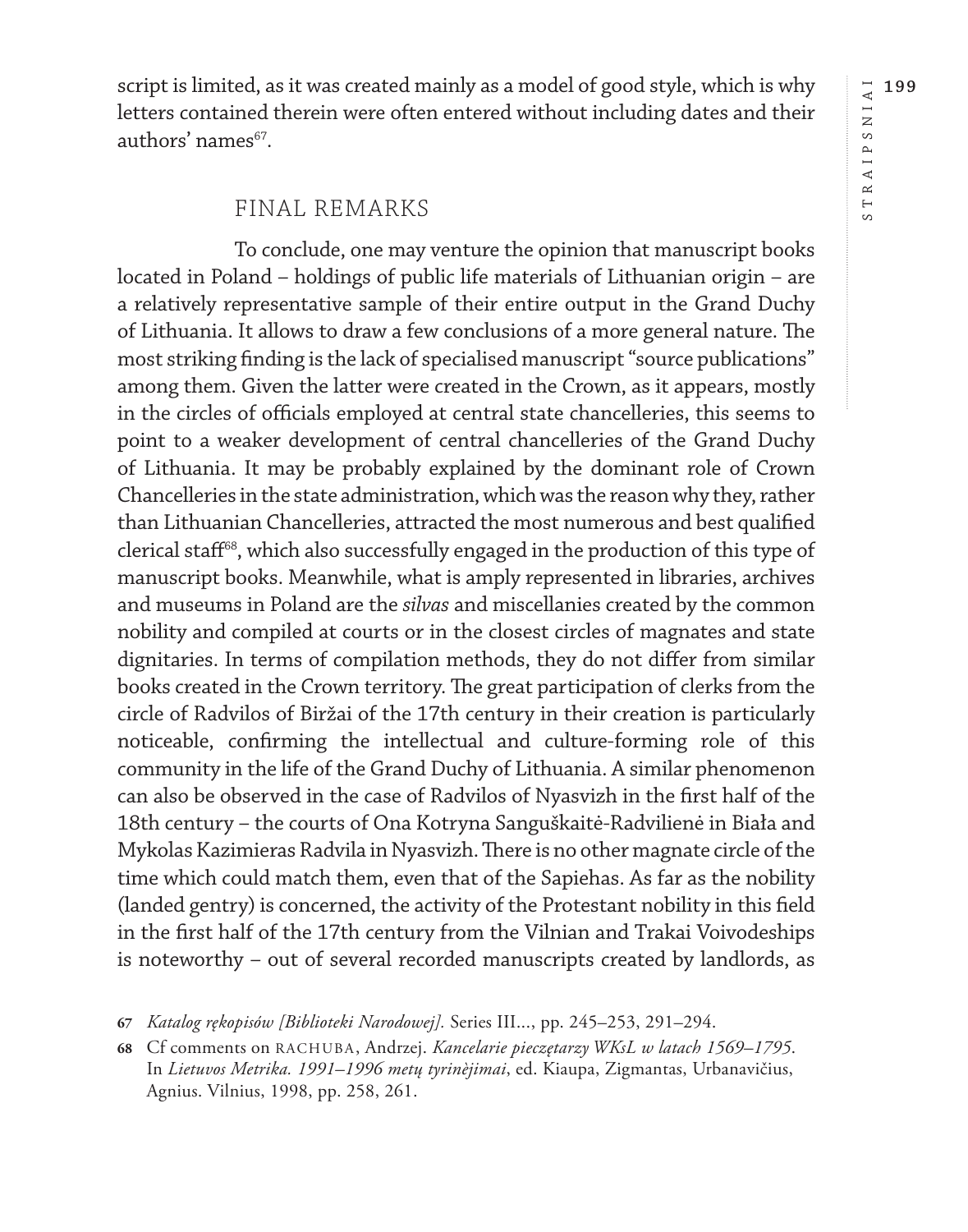**200** many as three had most likely originated from this circle, not counting the *silva* by K. M. Dorohostajski from the 16th/17th century.

> Their source and documentary value sets them apart from other manuscript books of that kind, and some of them (miscellanies by Stefan Franciszek Medeksza and Bogusław Kazimierz Maskiewicz) are among the most important achievements of private documentation of public life in the whole Polish-Lithuanian Commonwealth (the otherwise unknown *sejm* diaries from the second half of the 17th century are particularly noteworthy in this respect). Their contents attest to the phenomenon of the unification of political life across the Commonwealth and to a high level of sophistication among the Lithuanian nobility, or at least its elite. Except in singular cases, these holdings are not local in nature or focused on provincial issues – on the contrary, they give extensive attention to issues of nationwide importance. This proves how deeply the Lithuanian nobility and magnates were integrated within the noble circles of other Commonwealth areas. It is also a testimony to the wide circulation of public life documents throughout the whole state.

#### References

BONIECKI, Adam. *Herbarz polski*. Warszawa, 1900, vol. 2.

BUMBLAUSKAS, Alfredas. *Wielkie Księstwo Litewskie. Wspólna historia, podzielona pamięć*. Warszawa, 2013.

*Butlerio kelionės į Italiją ir Vokietiją 1779–1780 metais dienoraštis* = *Dziennik podróży Butlera do Włoch i Niemiec w latach 1779–1780*. ed. CHORĄŻYCZEWSKI, Waldemar, PACEVIČIUS, Arvydas, ROSA, Agnieszka. Vilnius, 2013

- CICĖNIENĖ, Rima. Książka rękopiśmienna w życiu społeczeństwa w Wielkim Księstwie Litewskim w XIV-połowie XVI wieku. *Rocznik Lituanistyczny*, 2015, vol. 1.
- GIRININKAITĖ, Veronika. "Silva rerum termino, žanro bei tipologijos interpretacijos: Vilniaus universiteto bibliotekos rankraščių atvejis. In *Bibliotheca Lituana*. Vilnius, 2017, vol. 4, p. 41–68.
- *Inwentarz rękopisów Biblioteki Jagiellońskiej nr 6001–7000*, vol. 1: *nr 6001–6500*. ed. JAŁBRZY-KOWSKA, Anna, ZATHEY, Jerzy. Kraków, 1962.
- *Inwentarz rękopisów Biblioteki Zakładu Narodowego im. Ossolińskich we Wrocławiu*, ed. FASTNACHT, Adam. Wrocław, 1966, vol. 3.
- JANKOWSKI, Rafał. Diariusze w tzw. Archiwum Warszawskim Radziwiłłów. *Archiwa Kancelarie – Zbiory*, 2005, vol. 1, p. 45–85.
- JARCZYKOWA, Mariola. *Książka i literatura w kręgu Radziwiłłów birżańskich w pierwszej połowie XVII wieku*. Katowice 1995.
- *Katalog rękopisów [Biblioteki Narodowej]*. series III: *Zbiory Biblioteki Ordynacji Zamojskiej*, ed. SMOLEŃSKA, Barbara. Warszawa, 1991, vol. 2.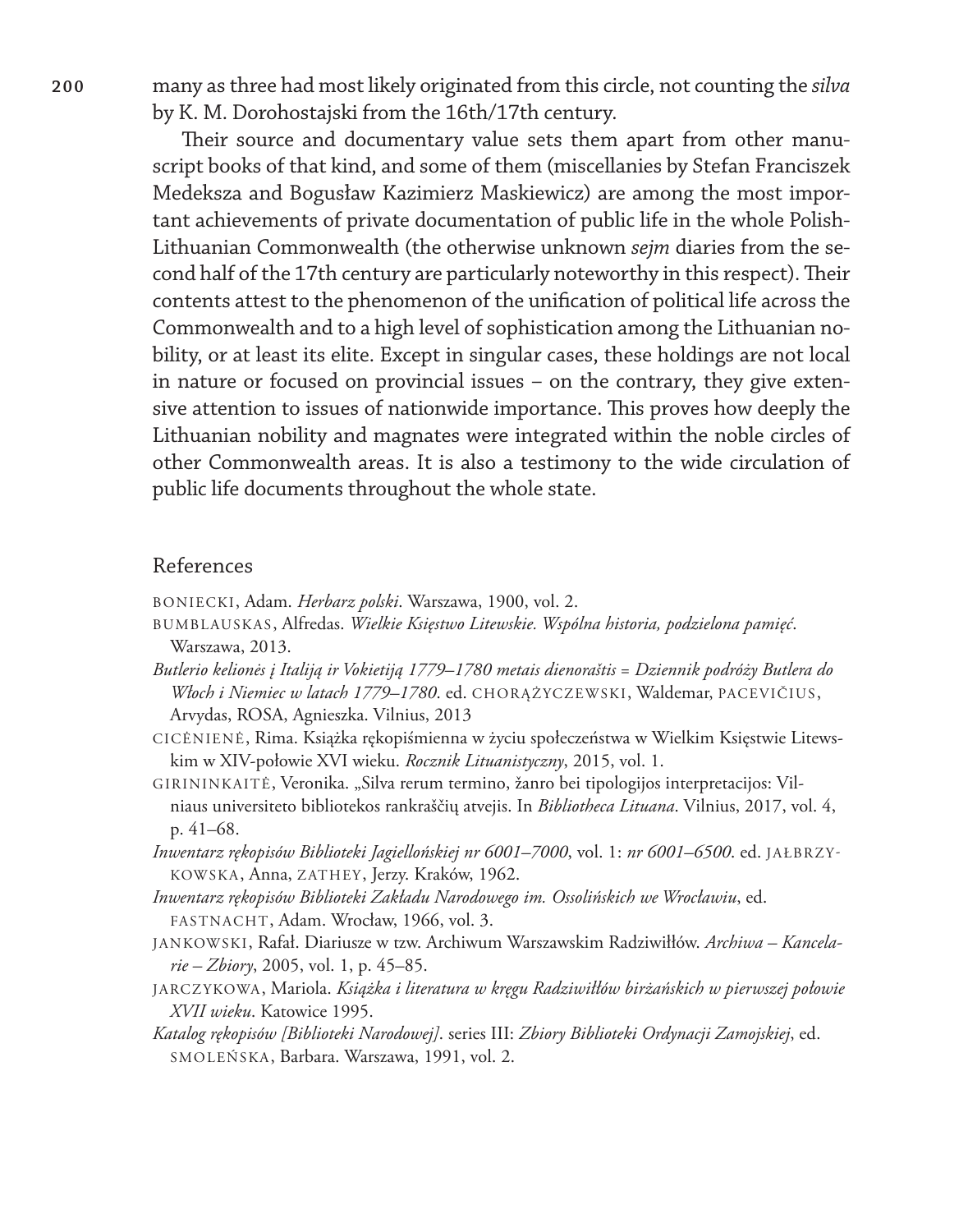$\circ$ 

- *Katalog rękopisów Biblioteki Narodowej*, series II: *Rękopisy z Biblioteki Załuskich i innych zbiorów polskich, zwrócone z Leningradu w latach 1923–1934*. ed. KUPŚĆ, Bogumił Stanisław, MUS-ZYŃSKA, Krystyna. Warszawa, 1980, vol. 2.
- KĘTRZYŃSKI, Wojciech. *Katalog rękopisów Biblioteki Zakładu Nar. im. Ossolińskich*. Lwów, 1881–1886, vol. 1–2.
- KIAUPA, Zigmantas, KIAUPIENĖ, Jūratė, KUNCEVIČIUS, Albinas. *Historia Litwy. Od czasów najdawniejszych do 1795 roku*. Warszawa, 2007.
- KORZENIOWSKI, Józef. *Zapiski z rękopisów Cesarskiej Biblioteki Publicznej w Petersburgu i innych bibliotek petersburskich*. Kraków, 1910.
- KOSMAN, Marceli. *Historia Białorusi*. Wrocław, 1979.
- KOZŁOWSKI, Jan. *Szkice o dziejach Biblioteki Załuskich*. Wrocław, 1986.
- KUTRZEBA, Stanisław. *Catalogus codicum manu scriptorum Musei Principum Czartoryski Cracoviensis*. Cracoviae, 1908–1913, vol. 2.
- LOVE, Harold. *The Culture and Commerce of Texts. Scribal Publication in Seventeenth-century England*. Amherst, 1998.
- MALECZYŃSKA, Kazimiera. *Książki i biblioteki w Polsce okresu zaborów*. Wrocław, 1987.
- MARCINIAK, Ryszard. *Acta Tomiciana w kulturze politycznej Polski okresu odrodzenia*. Warszawa-Poznań, 1983.
- MATWIJÓW, Maciej. "Acta interregnorum" rękopiśmienne zbiory materiałów dokumentujących dzieje bezkrólewi w Rzeczypospolitej szlacheckiej w XVII i XVIII wieku, *Roczniki Biblioteczne*, 2016, vol. 60, pp. 187–207.
- MATWIJÓW, Maciej. Manuscript materials of public life of the Załuski Library in Warsaw from the time of the Polish-Lithuanian Commonwealth (the second half of the 16th–18th century). *Z badań nad książką i księgozbiorami historycznymi*, 2020, vol. 14, no. 2, pp. 179–212.
- MATWIJÓW, Maciej. Rękopiśmienne "wydawnictwa" źródłowe z czasów stanisławowskich (1764–1795), In *Książki mają swoją historię. Studia ofiarowane profesor Barbarze Bieńkowskiej*. ed. PUCHALSKI, Jacek. Warszawa, 2021, pp. 206–230.
- MATWIJÓW, Maciej. Rękopiśmienne zbiory materiałów życia publicznego XVII–XVIII w. w bibliotekach i archiwach wileńskich, *Z badań nad książką i księgozbiorami historycznymi*, 2017, special vol., pp. 95–107.

MATWIJÓW, Maciej. *Zbiory materiałów życia publicznego jako typ książki rękopiśmiennej w czasach staropolskich (1660–1760)*. Warszawa, 2020.

- NABOROWSKI, Daniel. *Poezje*. ed. DÜRR-DURSKI, Jan. Warszawa, 1961.
- NIKALAYEW, Mikola. *Historyya byelaruskay knihi*, t.1. *Knizhnaya kul'tura Vyalikaha Knyastva Litowskaha*. Minsk, 2009
- NIKALAYEW, Mikola. *Palata knihapisnaya. Rukapisnaya kniha na Byelarusi w X–XVIII stahoddzyakh*. Minsk, 1993.
- PACEVICIUS, Arvydas. *Egodokumentų tyrimai: senos erdvės nauji horizontai*. In *Bibliotheca Lituana*. Vilnius, 2017, vol. 4, pp. 11–20
- PARTYKA, Joanna. *Rękopisy dworu szlacheckiego doby staropolskiej*. Warszawa, 1995.
- *Polski słownik biograficzny*. Wrocław 1971, t. 16; Warszawa-Kraków, 1996–1997, vol. 37.
- RACHUBA, Andrzej. Kancelarie pieczętarzy WKsL w latach 1569–1795. In *Lietuvos Metrika. 1991–1996 metų tyrinèjimai*. ed. KIAUPA, Zigmantas, URBANAVIČIUS, Agnius. Vilnius 1998, pp. 256–271.